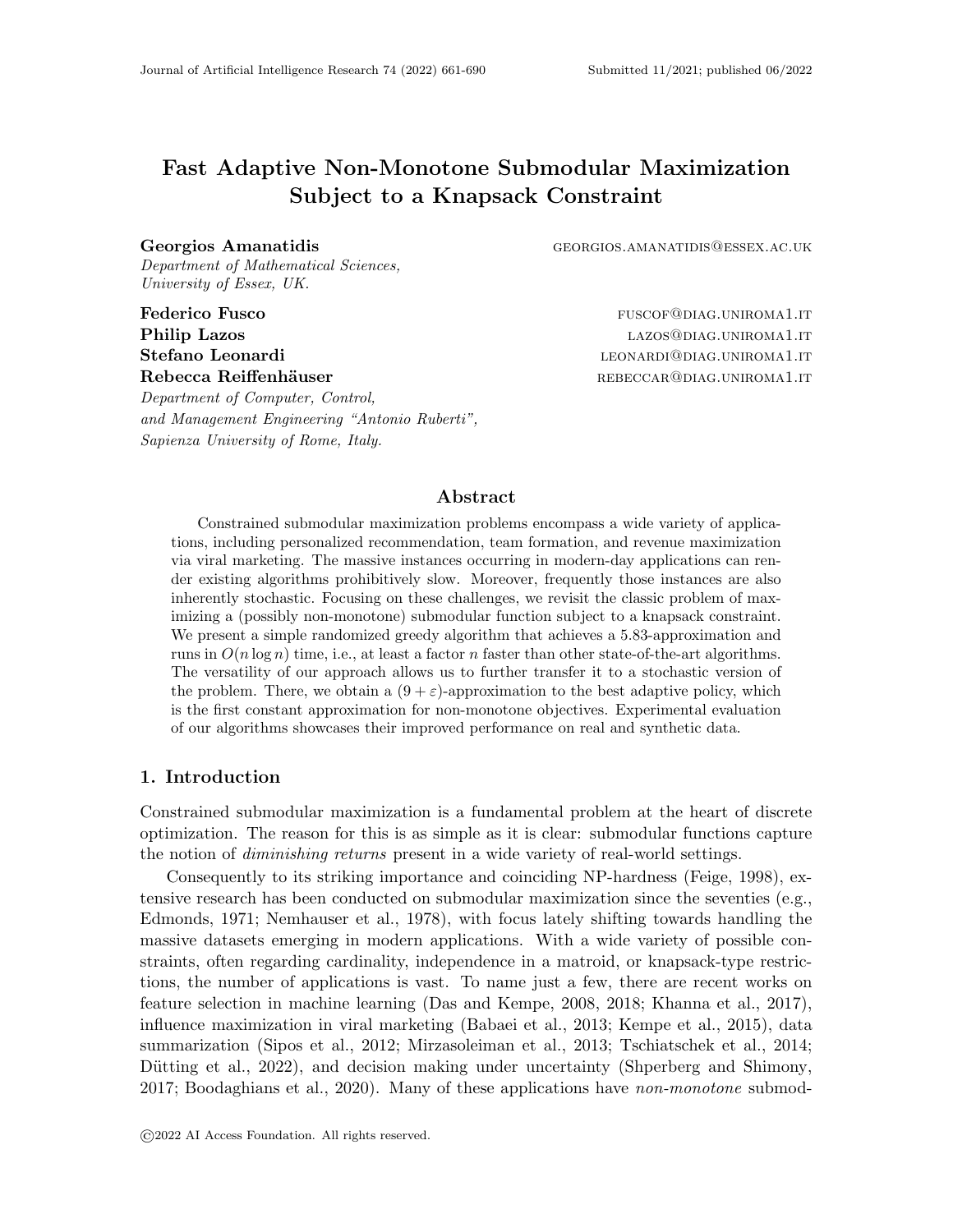ular objectives, meaning that adding an element to an existing set might actually decrease its value. Two such examples are discussed in detail in [Section 5.](#page-17-0)

Modern-day applications increasingly force us to face two distinct, but often entangled challenges. First, the massive size of occurring instances fuels a need for very fast algorithms. As the running time is dominated by the *objective function evaluations* (also known as *value* oracle calls), it is typically measured (as in this work) by their number. So, here the goal is to design algorithms requiring an almost linear number of such evaluations. There is extensive research focusing on this issue, be it in the standard algorithmic setting [\(Mirzasoleiman](#page-28-5) [et al., 2016\)](#page-28-5), in streaming [\(Badanidiyuru et al., 2014;](#page-24-2) [Chekuri et al., 2015a;](#page-25-4) [Feldman et al.,](#page-26-1) [2018;](#page-26-1) [Alaluf et al., 2020\)](#page-23-0), in distributed submodular maximization [\(Mirzasoleiman et al.,](#page-28-2) [2013;](#page-28-2) [da Ponte Barbosa et al., 2015\)](#page-25-5), or in the adaptive complexity framework [\(Kuhnle,](#page-27-2) [2021;](#page-27-2) [Amanatidis et al., 2021\)](#page-23-1). The second challenge is the inherent uncertainty in problems like sensor placement or revenue maximization, where one does not learn the exact marginal value of an element until it is added to the solution (and thus "paid for"). This, too, has motivated several works on adaptive submodular maximization [\(Golovin and Krause,](#page-26-2) [2011;](#page-26-2) [Gotovos et al., 2015;](#page-26-3) [Gupta et al., 2017;](#page-26-4) [Mitrovic et al., 2019\)](#page-28-6) or on adaptivity gap techniques [\(Bradac et al., 2019;](#page-24-3) [Boodaghians et al., 2020\)](#page-24-1). Note that even estimating the expected value to a partially unknown objective function can be very costly and this makes the reduction of the number of such calls all the more important.

Knapsack constraints are one of the most natural types of restriction that occurs in real-world problems and are often *hard* budget, time, or size constraints. Other combinatorial constraints like partition matroid constraints, on the other hand, model less stringent requirements, e.g., avoiding too many similar items in the solution. As the soft versions of such constraints can be often hardwired in the objective itself (see the Video Recommendation application in [Section 5\)](#page-17-0), we do not deal with them directly here.

The nearly-linear time requirement, without large constants involved, leaves little room for using sophisticated approaches like continuous greedy methods [\(Feldman et al., 2011\)](#page-26-5) or enumeration of initial solutions [\(Sviridenko, 2004\)](#page-28-7). To further highlight the delicate balance between function evaluations and approximation, it is worth mentioning that, even for the monotone case, the first result combining  $O(n \log n)$  oracle calls with an approximation better than 2 is the very recent  $\frac{e}{e-1}$ -approximation algorithm of [Ene and Nguyen](#page-25-6) [\(2019\)](#page-25-6). While this is a very elegant theoretical result, the huge constants involved render it unusable in practice.

At the same time, the strikingly simple 2.8-approximation adapted density greedy algo-rithm of [Wolsey](#page-29-0) [\(1982\)](#page-29-0) deals well with both issues in the *monotone* case: Sort the items in decreasing order according to their marginal value over cost ratio and pick as many items as possible in that order without violating the constraint. Finally, return the best among this so-lution and the best single item.<sup>[1](#page-1-0)</sup> When combined with lazy evaluations [\(Minoux, 1978\)](#page-27-3), this algorithm requires only  $O(n \log n)$  value oracle calls and can be adjusted to work equally well for adaptive submodular maximization [\(Golovin and Krause, 2011\)](#page-26-2). For *non-monotone* objectives, however, the only practical algorithm is the  $(10 + \varepsilon)$ -approximation FANTOM algorithm of [Mirzasoleiman et al.](#page-28-5) [\(2016\)](#page-28-5) requiring  $O(n^2 \log n)$  value oracle calls (see also

<span id="page-1-0"></span><sup>1.</sup> In terms of guarantees, this is equivalent to the algorithm described in [Wolsey](#page-29-0) [\(1982\)](#page-29-0) which considers the first item left out of the density greedy solution rather than the best single item. For simplicity, by adapted density greedy we will refer to the algorithm we state above.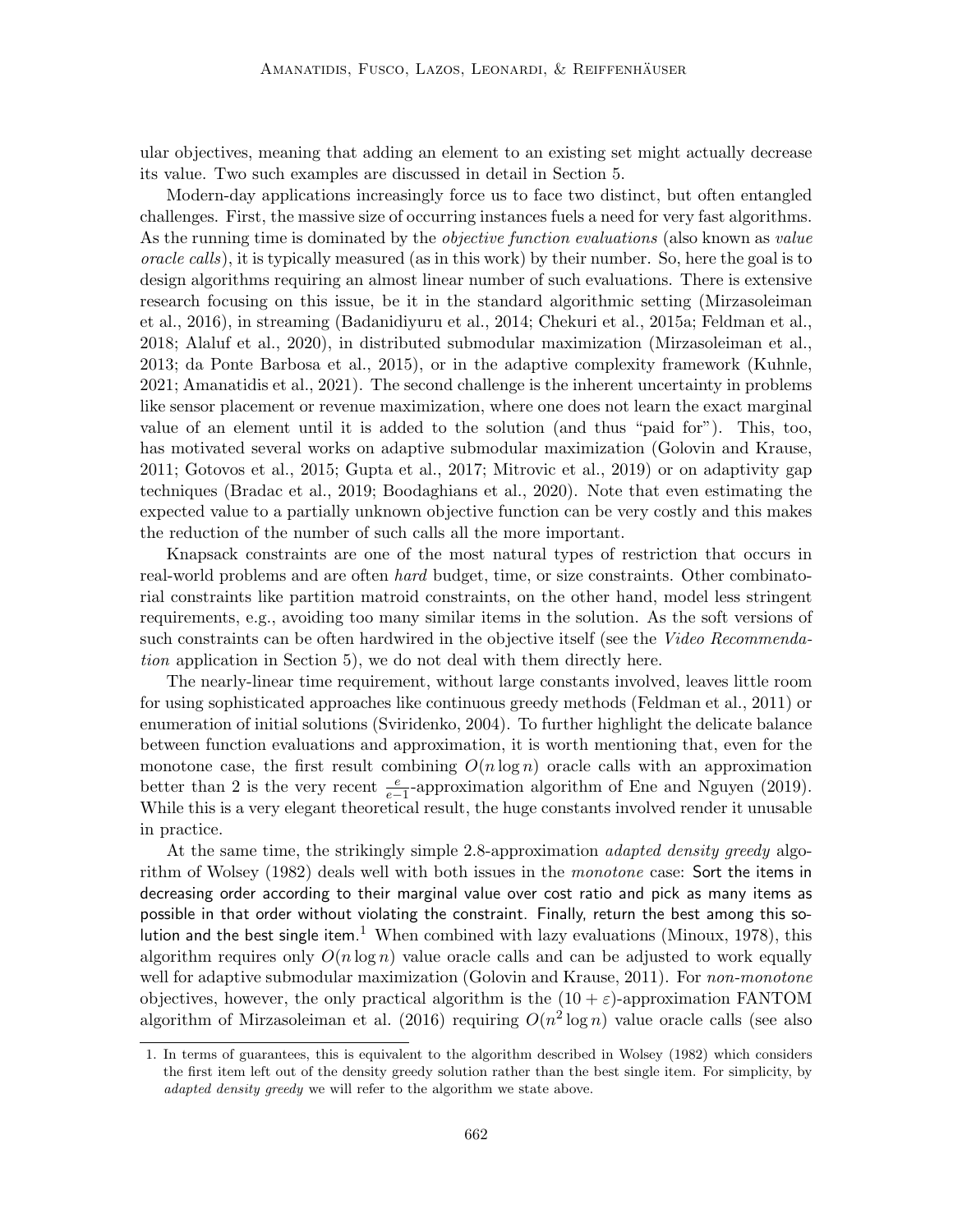[Remark 1\)](#page-19-0). Moreover, there is no known algorithm for the adaptive setting that can handle anything beyond a cardinality constraint [\(Gotovos et al., 2015\)](#page-26-3).

We aim to tackle both aforementioned challenges for non-monotone submodular maximization under a knapsack constraint, by revisiting the simple algorithmic principle of Wolsey's algorithm. Our approach is along the lines of recent results on *random greedy* combinatorial algorithms [\(Buchbinder et al., 2014;](#page-24-4) [Feldman et al., 2017\)](#page-26-6), which show that introducing randomness into greedy algorithms can extend their guarantees to the nonmonotone case. Here we give the *first* such algorithm for a knapsack constraint.

To get some intuition regarding the need for (and use of) randomization, consider the following example which also demonstrates that the adapted density greedy algorithm may produce arbitrarily poor solutions when the objective is non-monotone. Suppose there are  $n+1$  items,  $x_1, \ldots, x_n$  and y. The value of a set S is either its cardinality if  $y \notin S$ , or  $1+\epsilon$ otherwise (it is easy to check that this is a non-monotone submodular function). All items have weight  $1/n$  and our knapsack size is 1. Note that the adapted density greedy and the standard greedy algorithms would both start by adding  $y$ , thus producing a final solution of value  $1 + \epsilon$ , whereas the optimal value is n. Now suppose that we allow adapted density greedy to avoid each item with a certain constant probability  $p$ : it avoids  $y$  with probability p in its first step, leading to a solution with expected value  $(1-p) \cdot (1+\epsilon) + p^2 \cdot n = \Theta(n)$ .

#### 1.1 Contribution and Outline

In this work we show that introducing some randomization to the adapted density greedy algorithm leads to a simple algorithm, SampleGreedy, that outperforms existing algorithms both in theory and in practice. SAMPLEGREEDY flips a coin before greedily choosing any item in order to decide whether to include it to the solution or ignore it. The algorithmic simplicity of such an approach keeps SAMPLEGREEDY fast, easy to implement, and flexible enough to adjust to other related settings. At the same time the added randomness prevents it from getting trapped in solutions of poor quality.

om getting trapped in solutions of poor quanty.<br>In [Section 3](#page-7-0) we show that SAMPLEGREEDY is a  $(3 + 2\sqrt{2} + \varepsilon)$ -approximation algorithm using  $O(n\varepsilon^{-1} \log(n/\varepsilon))$  value oracle calls; specifically, this implies a 5.83-approximation algorithm that makes only  $O(n \log n)$  calls. When all singletons have small value compared to an optimal solution, the approximation factor improves to almost 4. This is the first constant-factor approximation algorithm for the non-monotone case using this few queries. The only other algorithm fast enough to be suitable for large instances is the aforemen-tioned FANTOM [\(Mirzasoleiman et al., 2016\)](#page-28-5) which, for a knapsack constraint,<sup>[2](#page-2-0)</sup> achieves an approximation factor of  $(10 + \varepsilon)$  with  $O(nr\varepsilon^{-1} \log n)$  queries, where r is the size of the largest feasible set and can be as large as  $\Theta(n)$ . Even if we modify FANTOM to use lazy evaluations, we still improve the query complexity by a logarithmic factor (see also [Remark 1\)](#page-19-0).

Then we study the problem in the adaptive submodular maximization framework of [Golovin and Krause](#page-26-2) [\(2011\)](#page-26-2) and [Gotovos et al.](#page-26-3) [\(2015\)](#page-26-3), where the stochastic submodular objective is learned as we build the solution and its value depends only on the state of the elements in the evaluated set. For this adaptive variant, we show in [Section 4](#page-13-0) that a natural

<span id="page-2-0"></span><sup>2.</sup> FANTOM can handle more general constraints, like a p-system constraint and  $\ell$  knapsack constraints. Here we refer to its performance and running time when restricted to a single knapsack constraint.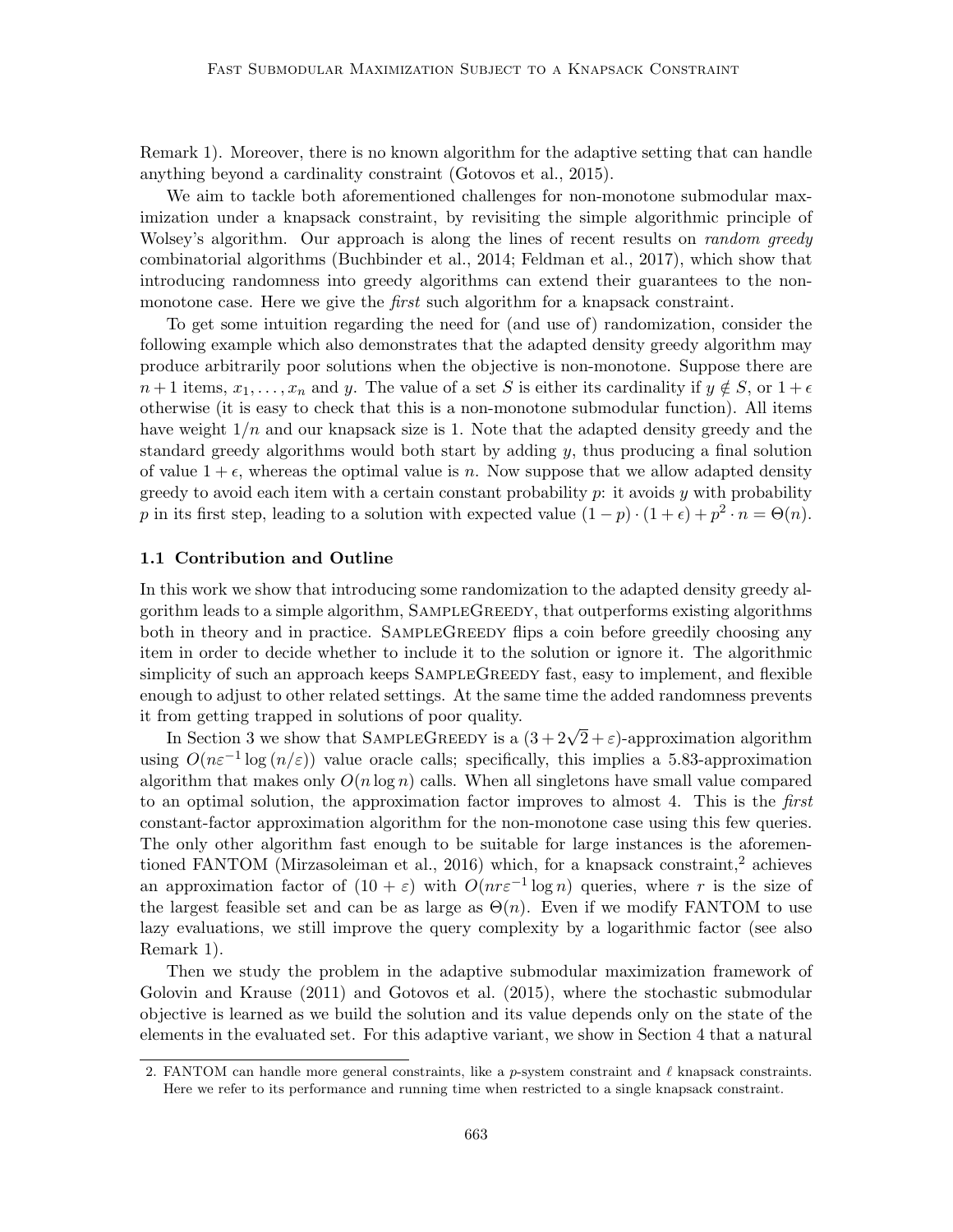adaptation of our algorithm, ADAPTIVEGREEDY, still guarantees a  $(9 + \varepsilon)$ -approximation to the best adaptive policy. This is not only a relatively small loss given the considerably stronger benchmark, but is in fact the *first* constant approximation known for the problem in this framework. Hence we fill a notable theoretical gap, given that models with incomplete prior information, or those capturing evolving settings, are becoming increasingly important in practice.

From a technical point of view, our algorithm combines the simple principle of always choosing a high-density item with maintaining a careful exploration-exploitation balance, as is the case in many stochastic learning problems. Adding greedily elements might result in local maxima of poor quality, so we need some randomization to use some budget on the exploration of other elements. Given these features, this paper is therefore directly related to the recent simple randomized greedy approaches for maximizing non-monotone submodular objectives subject to other (i.e., non-knapsack) constraints [\(Buchbinder et al.,](#page-24-4) [2014;](#page-24-4) [Chekuri et al., 2015a;](#page-25-4) [Feldman et al., 2017\)](#page-26-6). However, there are underlying technical difficulties that make the analysis for knapsack constraints significantly more challenging. Every single result in this line of work critically depends on making a random choice in each step, in a way so that "good progress" is consistently made. This is not possible under a knapsack constraint. Instead, we argue globally about the value of the SAMPLEGREEDY output via a comparison with a carefully maintained almost integral solution. When it comes to extending this approach to the adaptive non-monotone submodular maximization framework, we crucially use the fact that the algorithm builds the solution iteratively, committing in every step to all the past choices. This is the main technical reason why it is not possible to adjust algorithms with multiple "parallel" runs, like FANTOM, to the adaptive setting.

Our algorithms provably handle well the aforementioned emerging, modern-day challenges, i.e., stochastically evolving objectives and rapidly growing real-world instances. In [Section 5](#page-17-0) we showcase the fact that our theoretical results indeed translate into applied performance. We focus on three applications that fit within the framework of non-monotone submodular maximization subject to a knapsack constraint, namely video recommendation, influence-and-exploit marketing, and influence maximization. We run experiments on real and synthetic data that indicate that SampleGreedy consistently performs better than FANTOM while being much faster. For ADAPTIVEGREEDY we highlight the fact that its adaptive behavior results in a significant improvement over non-adaptive alternatives.

#### 1.2 Related Work

There is an extensive literature on submodular maximization subject to knapsack or other constraints, going back several decades (see, e.g., [Nemhauser et al., 1978;](#page-28-0) [Wolsey, 1982\)](#page-29-0). For a monotone submodular objective subject to a knapsack constraint there is a deterministic  $\frac{e}{e-1}$ -approximation algorithm [\(Khuller et al., 1999;](#page-27-4) [Sviridenko, 2004\)](#page-28-7) which is tight, unless  $P = NP$  [\(Feige, 1998\)](#page-26-0). This algorithm has a running time of  $O(n^5)$  but there are other, much faster, greedy approaches with weaker approximation guarantees, like Wolsey's 2.8 approximation algorithm [\(Wolsey, 1982\)](#page-29-0) used as a starting point here, and the recent 2 approximation algorithm of [Yaroslavtsev et al.](#page-29-1) [\(2020\)](#page-29-1).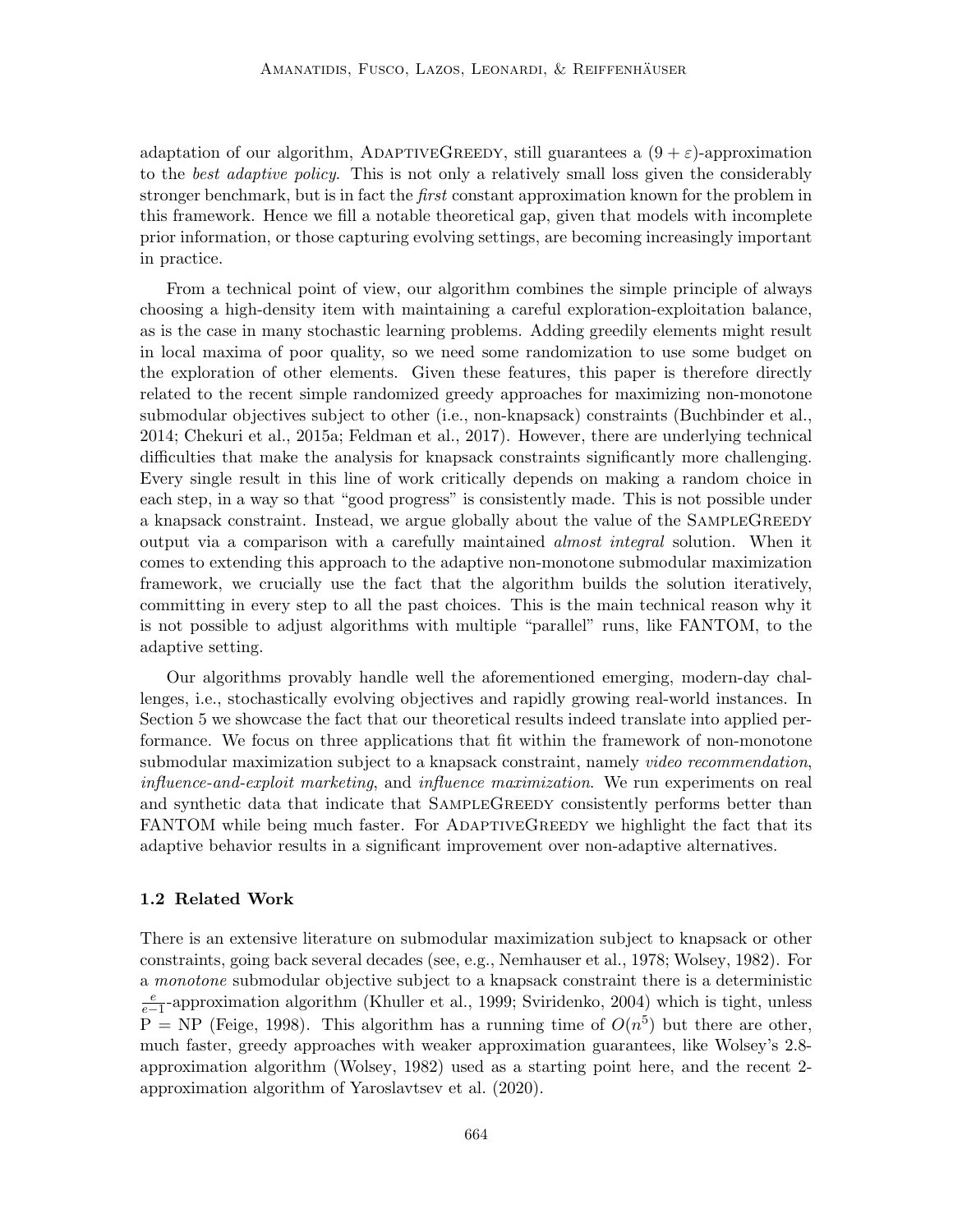On non-monotone submodular functions, [Lee et al.](#page-27-5) [\(2010\)](#page-27-5) provided a 5-approximation algorithm for k knapsack constraints, which was the first constant factor algorithm for the problem. [Fadaei et al.](#page-25-7) [\(2011\)](#page-25-7) building on the approach of [Lee et al.](#page-27-5) [\(2010\)](#page-27-5), reduced this factor to 4. One of the most interesting algorithms for a single knapsack constraint is the 6-approximation algorithm of [Gupta et al.](#page-26-7) [\(2010\)](#page-26-7). As this is a greedy combinatorial algorithm based on running Sviridenko's algorithm twice, it is often used as a subroutine by other algorithms in the literature, e.g., [\(da Ponte Barbosa et al., 2015\)](#page-25-5), despite its running time of  $O(n^4)$ . A number of continuous greedy approaches [\(Feldman et al., 2011;](#page-26-5) [Kulik](#page-27-6) [et al., 2013;](#page-27-6) [Chekuri et al., 2014\)](#page-25-8) led to the current best factor of  $e$  when a knapsack or even a general downwards closed—constraint is involved. However, continuous greedy algorithms are impractical for most real-world applications. The fastest such algorithm for our setting is the  $(e + \varepsilon)$ -approximation algorithm of [Chekuri et al.](#page-25-9) [\(2015b\)](#page-25-9) requiring  $O(n^3 \varepsilon^{-4}$ polylog $(n)$ ) function evaluations. Possibly the only algorithm that is directly comparable to our SampleGreedy in terms of running time is FANTOM by [Mirzasoleiman](#page-28-5) [et al.](#page-28-5) [\(2016\)](#page-28-5). FANTOM achieves a  $(1+\varepsilon)(p+1)(2p+2\ell+1)/p$ -approximation for  $\ell$  knapsack constraints and a p-system constraint in time  $O(nrp\varepsilon^{-1}\log(n))$ , where r is the size of the largest feasible solution.

As mentioned above, there is a number of recent results on randomizing simple greedy algorithms so that they work for non-monotone submodular objectives [\(Buchbinder et al.,](#page-24-4) [2014;](#page-24-4) [Chekuri et al., 2015a;](#page-25-4) [Gotovos et al., 2015;](#page-26-3) [Feldman et al., 2017;](#page-26-6) [Feldman and Zen](#page-26-8)[klusen, 2018\)](#page-26-8). Our paper extends this line of work, as we are the first to successfully apply this approach for a knapsack constraint.

[Golovin and Krause](#page-26-2) [\(2011\)](#page-26-2) introduced the notions of adaptive monotonicity and submodularity and showed it is possible to achieve guarantees with respect to the optimal adaptive policy that are similar to the guarantees one gets in the standard algorithmic setting with respect to an optimal solution. Our [Section 4](#page-13-0) fits into this framework as it was generalized by [Gotovos et al.](#page-26-3) [\(2015\)](#page-26-3) for non-monotone objectives. [Gotovos et al.](#page-26-3) [\(2015\)](#page-26-3) showed that a variant of the random greedy algorithm of [Buchbinder et al.](#page-24-4) [\(2014\)](#page-24-4) achieves a  $\frac{e}{e-1}$ -approximation in the case of a cardinality constraint. [Tang](#page-28-8) [\(2021a\)](#page-28-8) recently presented a different analysis of the algorithm of [Gotovos et al.](#page-26-3) [\(2015\)](#page-26-3) that yields the same approximation factor when the objective is adaptive submodular and possibly non-pointwise submodular. Finally, in a very recent unpublished manuscript, [Tang](#page-28-9) [\(2021b\)](#page-28-9) claims that (an equivalent version of) SampleGreedy achieves a constant factor approximation for the problem of adaptive submodular maximization subject to a knapsack constraint even without resorting to the assumption of pointwise adaptive submodularity that is typically made in the literature [\(Krause et al., 2008;](#page-27-7) [Gotovos et al., 2015;](#page-26-3) [Amanatidis et al., 2020\)](#page-24-5).

Implicitly related to our quest for few value oracle calls is the recent line of work on the adaptive complexity of submodular maximization that measures the number of sequential rounds of independent value oracle calls needed to obtain a constant factor approximation (see [Balkanski and Singer, 2018;](#page-24-6) [Balkanski et al., 2019;](#page-24-7) [Ene et al., 2019;](#page-25-10) [Fahrbach et al.,](#page-26-9) [2019b,](#page-26-9)[a;](#page-26-10) [Kuhnle, 2021;](#page-27-2) [Amanatidis et al., 2021,](#page-23-1) and references therein). For non-monotone functions and a knapsack constraint, in particular, [Ene et al.](#page-25-10) [\(2019\)](#page-25-10) and [Amanatidis et al.](#page-23-1) [\(2021\)](#page-23-1) give  $O(1)$ -approximation algorithms that need  $O(\log^2(n))$  and  $O(\log(n))$  rounds of independent value oracle calls, respectively. While the elaborate continuous approach of [Ene](#page-25-10) [et al.](#page-25-10) [\(2019\)](#page-25-10) requests  $O(n^2)$  value queries, [Amanatidis et al.](#page-23-1) [\(2021\)](#page-23-1) uses only  $O(n \log^3 n)$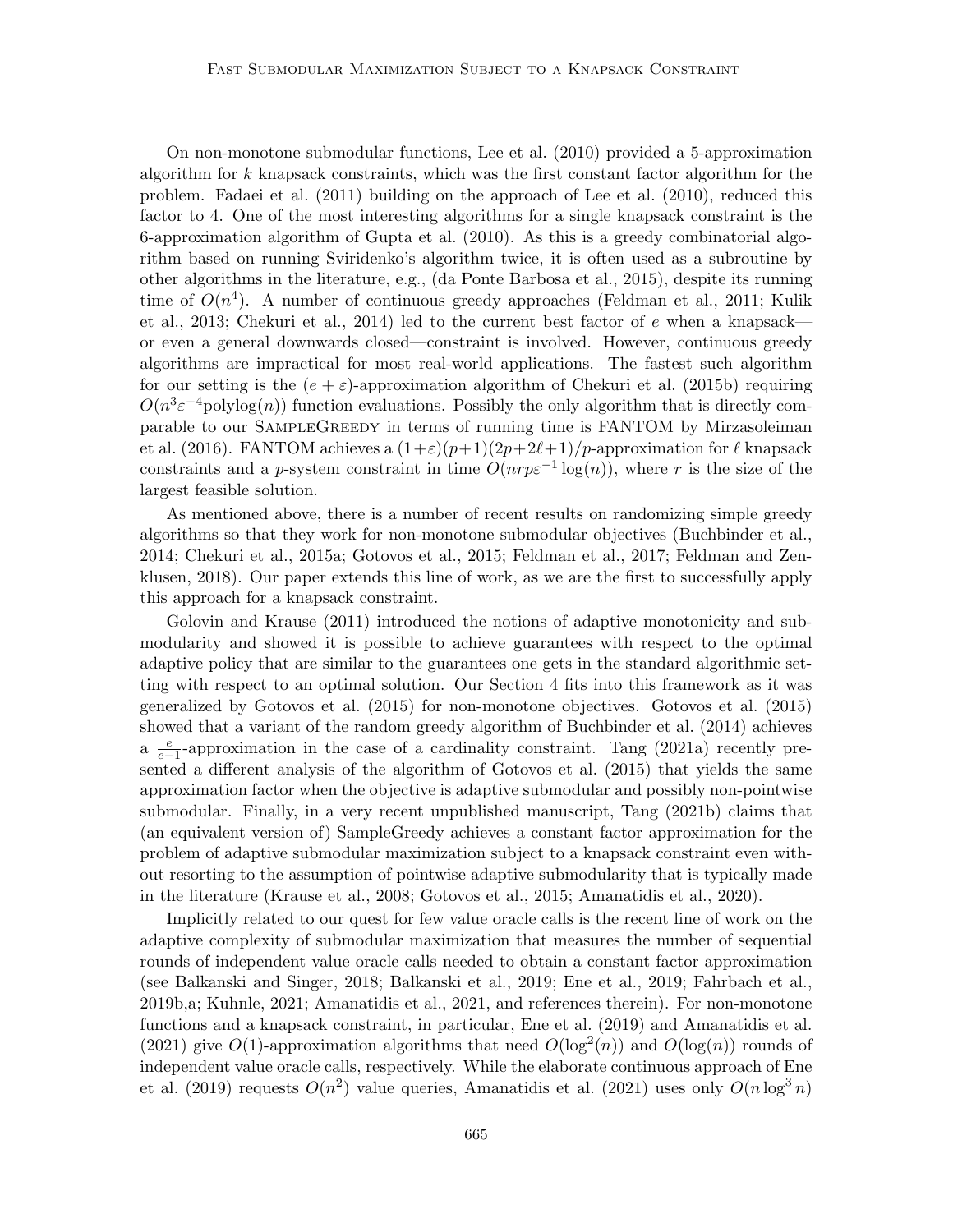value queries. While the latter result is posterior to our work, we are still faster by a  $\log^2 n$ factor, while retaining a better approximation factor.

# 2. Preliminaries

In this section we formally introduce the problem of submodular maximization with a knapsack constraint in both the standard and the adaptive setting.

**Submodular functions.** Let  $E = [n] = \{1, 2, ..., n\}$  be a set of *n* items, a function  $v: 2^E \to \mathbb{R}$  is *submodular* if and only if

$$
v(S \cup \{i\}) - v(S) \ge v(T \cup \{i\}) - v(T)
$$

for all  $S \subseteq T \subseteq E$  and  $i \notin T$ .

A function  $v: 2^E \to \mathbb{R}$  is non-decreasing (often referred to as monotone), if  $v(S) \le v(T)$ for any  $S \subseteq T \subseteq E$ . We consider general (i.e., not necessarily monotone), normalized (i.e.,  $v(\emptyset) = 0$ ), non-negative submodular valuation functions. Since marginal values are extensively used, we adopt the shortcut  $v(T | S)$  for the marginal value of set T with respect to a set S, i.e.  $v(T | S) = v(T \cup S) - v(S)$ . If  $T = \{i\}$  we write simply  $v(i | S)$ . While this is the most standard definition of submodularity in this setting, there are alternative equivalent definitions that will be useful later.

**Theorem 1** [\(Nemhauser et al.](#page-28-0) [\(1978\)](#page-28-0)). Given a function  $v: 2^E \to \mathbb{R}$ , the following are equivalent:

\n- 1. 
$$
v(i|S) \geq v(i|T)
$$
 for all  $S \subseteq T \subseteq E$  and  $i \notin T$ . (original definition)
\n- 2.  $v(S) + v(T) \geq v(S \cup T) + v(S \cap T)$  for all  $S, T \subseteq E$ .
\n- 3.  $v(T) \leq v(S) + \sum_{i \in T \setminus S} v(i|S) - \sum_{i \in S \setminus T} v(i|S \cup T \setminus \{i\})$  for all  $S, T \subseteq E$ .
\n

Moreover, we restate a key result which connects random sampling and submodular maximization. The original version of the theorem was due to [Feige et al.](#page-26-11) [\(2011\)](#page-26-11), although here we use a variant from [Buchbinder et al.](#page-24-4) [\(2014\)](#page-24-4).

<span id="page-5-0"></span>**Lemma 1** (Lemma 2.2 of [Buchbinder et al.](#page-24-4) [\(2014\)](#page-24-4)). Let  $v: 2^E \rightarrow \mathbb{R}$  be a (possibly not normalized) submodular set function, let  $X \subseteq E$  and let  $X(p)$  be a sampled subset, where each element of  $X$  appears with probability at most  $p$  (not necessarily independent). Then

$$
\mathbb{E}\left[v(X(p))\right] \ge (1-p)v(\emptyset).
$$

We assume access to a *value oracle* that returns  $v(S)$  when given as input a set S.

**Knapsack Constraint.** We associate a positive cost  $c_i$  with each element  $i \in E$  and consider a given budget  $B$ . The goal of our problem is to find a subset of  $E$  of maximum value among the subsets whose total cost is at most B. Formally, we want some  $S^* \in$  $\arg \max \{v(S) | S \subseteq E, \sum_{i \in S} c_i \leq B\}$ . In the following we denote with *OPT* the value of  $S^*$ . Without loss of generality, we may assume that  $c_i \leq B$  for all  $i \in E$ , since any element with cost exceeding  $B$  is not contained in any feasible solution and can be discarded. Given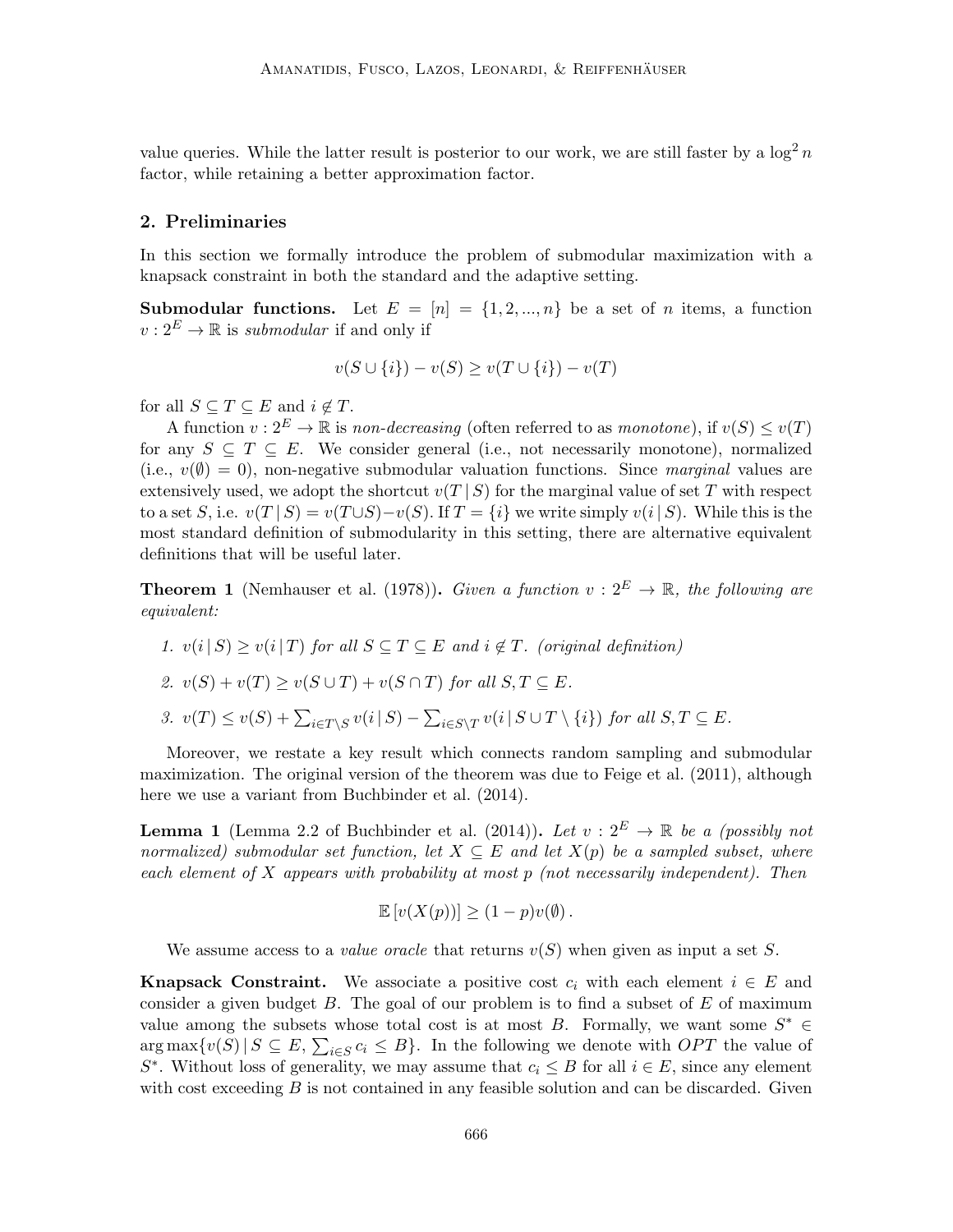the hardness of this optimization problem, in this work we focus on finding solution that approximates the optimal solution; in particular, given an algorithm, we denote with ALG the expected value of the set output by it and we say that it gives an  $\alpha$  approximation, for  $\alpha \in [1, +\infty)$ , if  $OPT \leq \alpha \cdot ALG$ .

Adapive submodularity. We now present the adaptive optimization framework [\(Krause](#page-27-7) [et al., 2008\)](#page-27-7). On a high level, in many applications (e.g. sensor placing, traffic control and influence maximization) we do know how the world works and what situations occur with which probability. However, which of those we will be actually dealing with is inferred over time by the bits of information we learn. To model these situations, along with set E, we introduce the *state space*  $\Omega$  which is endowed with some probability measure. By  $\omega = (\omega_i)_{i \in E} \in \Omega$  we specify the *state* of each element in E. The adaptive valuation function v is then defined over  $E \times \Omega$ ; the value of a subset  $S \subseteq E$  depends on both the subset and  $\omega$ . Due to the probability measure over  $\Omega$ ,  $v(S,\omega)$  is a random variable. We define  $v(S) = \mathbb{E}[v(S, \omega)]$ , the expectation being with respect to  $\omega$ . Like before, the costs  $c_i$  are deterministic and known in advance.

For each  $\omega \in \Omega$  and  $S \subseteq E$ , we define the partial realization of state  $\omega$  on S as the couple  $(S, \omega_{|S})$ , where  $\omega_{|S} = (\omega_i)_{i \in S}$ . It is natural to assume that the true value of a set S does not depend on the whole state, but only on  $\omega_{|S}$ , i.e.,  $v(S,\omega) = v(S,\psi)$ , for all  $\omega, \psi \in \Omega$  such that  $\omega_{|S} = \psi_{|S}$ . Therefore, sometimes we overload the notation and use  $v(S, \omega_{|S})$  instead of  $v(S, \omega)$ . There is a clear partial ordering on the set of all possible partial realizations:  $(S, \omega_{\vert S}) \subseteq (T, \omega_{\vert T})$  if  $S \subseteq T$  and  $\omega_{\vert T}$  coincides with  $\omega_{\vert S}$  over all the elements of S. The marginal value of a set S' given a partial realization  $(S, \omega_{|S})$  is

$$
v(S' | (S, \omega_{|S})) = \mathbb{E} [v(S' \cup S, \omega) - v(S, \omega) | \omega_{|S}].
$$

We are now ready to introduce the concepts of adaptive submodularity and monotonicity.

**Definition 1.** The function  $v(\cdot, \cdot)$  is adaptive submodular if  $v(i|(S, \omega_{|S})) \geq v(i|(T, \omega_{|T}))$ for all partial realizations  $(S, \omega_{|S}) \subseteq (T, \omega_{|T})$  and for any  $i \notin T$ . Further,  $v(\cdot, \cdot)$  is adaptive monotone if  $v(i|(S, \omega_{|S})) \geq 0$  for all partial realizations  $(S, \omega_{|S})$  and for all  $i \notin S$ .

In [Section 4](#page-13-0) we assume access to a value oracle that given an element  $i$  and a partial realization returns the expected marginal value of  $i$ . Using the properties of conditional expectation, it is straightforward to show that if  $v(\cdot, \cdot)$  is adaptive submodular, then its expected value  $v(\cdot)$  is submodular. In analogy with [Gotovos et al.](#page-26-3) [\(2015\)](#page-26-3), we assume v to be pointwise submodular, i.e.,  $v(\cdot,\omega)$  is a submodular set function for each  $\omega \in \Omega$ .

In this framework it is possible to define *adaptive policies* to maximize  $v$ . An adaptive policy  $\pi$  is a function which associates with every partial realization a distribution on the next element to be added to the solution. The optimal solution to the adaptive submodular maximization problem is to find an adaptive policy that maximizes the expected value while respecting the knapsack constraint (the expectation being taken over  $\Omega$  and the randomness of the policy itself). Notice that the knapsack constraint has to be respected point-wise, i.e. for each realization of the randomization of the algorithm and of the state. The definition of approximation is defined similarly as in the non-adaptive case.

<span id="page-6-0"></span>The following result of [Gotovos et al.](#page-26-3) [\(2015\)](#page-26-3) that holds even for non-monotone objectives will come handy later.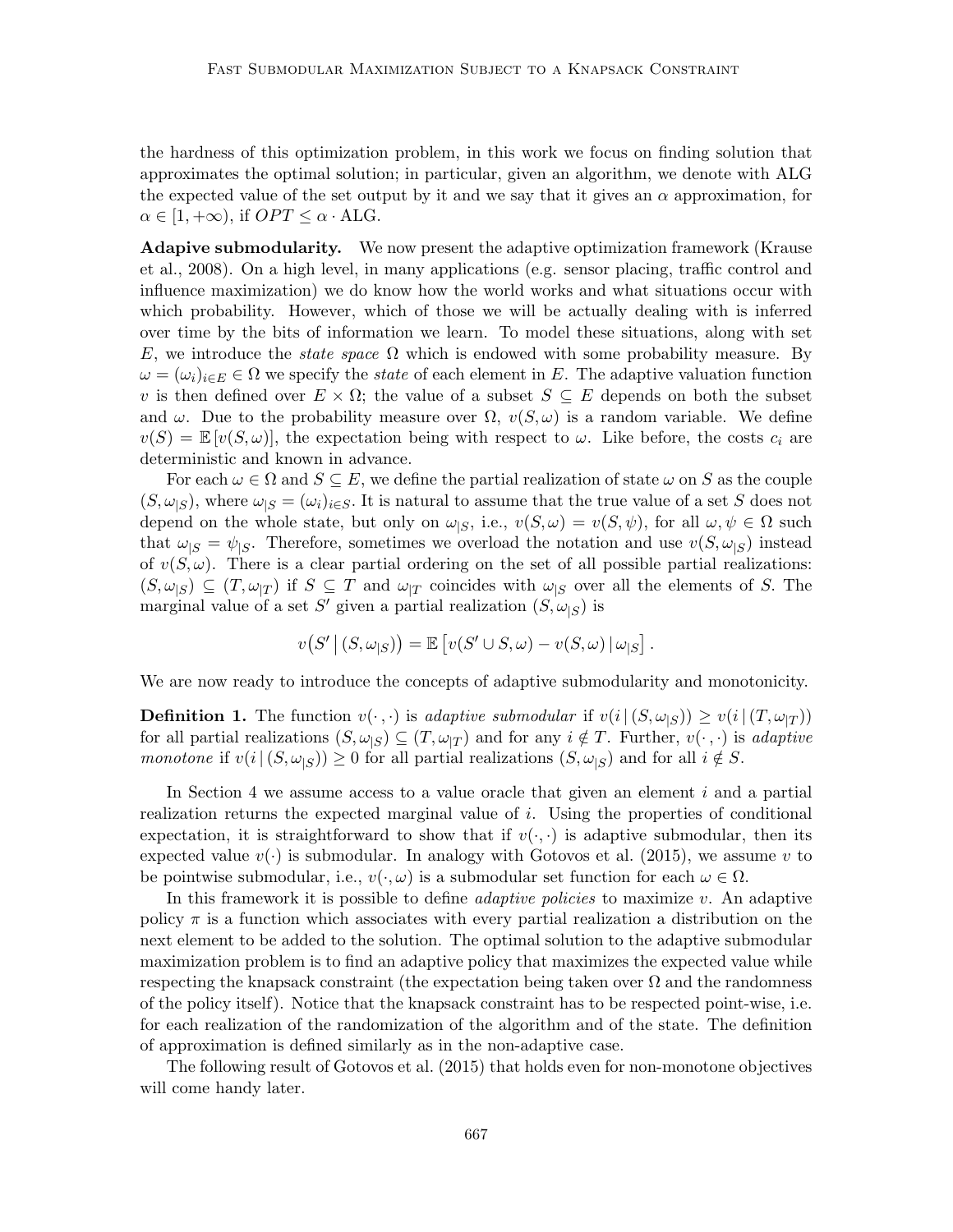**Lemma 2** (Lemma 1 of [Gotovos et al.](#page-26-3) [\(2015\)](#page-26-3)). If v is adaptive submodular, then, for any  $k \in \mathbb{N}$ , any policy  $\pi$  that terminates after k steps, and any partial realization  $(S, \omega_{|S})$ , it holds that

$$
\mathbb{E}\left[v(S'(\pi)\,|\,(S,\omega_{|S}))\right] \leq \sum_{i\in M_k} v(i\,|\,(S,\omega_{|S}))\,,
$$

where  $S'(\pi)$  is the (random) set selected according to the policy  $\pi$  and  $M_k$  the set containing k elements with the highest marginal values given  $(S, \omega_{\vert S})$ . The expectation on the left side is with respect to the randomness of  $S'(\pi)$ .

We present now a brief example to help the reader familiarizing with the notion of adaptive submodularity. Consider the task of finding a max cut in a graph, where edge weights are randomly extracted from some known distribution. In this problem a *state* corresponds to an actual realization of the edge weights on the whole graph, while partial realizations of a state refer to the restriction of the realized edge weights on a specific subset of the edges. The distributions on different edges may be correlated, so every time the actual weight of an edge is revealed all the prior relative to unknown edge weights are updated. Finally, the adaptive submodular objective function depends on the topology of the graph (that is known up front) and on the realized weights. More on this example can be found in the experimental section.

#### <span id="page-7-0"></span>3. A Simple Algorithm for the Standard Algorithmic Setting

We present and analyze SAMPLEGREEDY, a randomized 5.83-approximation algorithm for maximizing a submodular function subject to a knapsack constraint. As we mentioned al-ready, SAMPLEGREEDY is based on the adapted density greedy algorithm of [Wolsey](#page-29-0) [\(1982\)](#page-29-0). Since the latter may perform arbitrarily bad for non-monotone objectives, we add a sampling phase, similar to the sampling phase of the Sample Greedy algorithm of [Feldman et al.](#page-26-6) [\(2017\)](#page-26-6). First we present in detail the algorithm and its analysis, then we show how a lazy implementation is enough to achieve  $O(n \log n)$  sample complexity and finally how better approximation guarantees are achievable in the large instance scenario.

The algorithm. SAMPLEGREEDY first selects a random subset  $E'$  of  $E$  by independently picking each element with probability  $p$ . Then it runs Wolsey's algorithm only on  $E'$ . To formalize this second step, using  $v(i)$  as a shorthand for  $v(\{i\})$ , let

$$
j_1 \in \arg\max_{i \in E'} v(i)/c_i,
$$

while, for  $k \geq 1$ ,

$$
j_{k+1} \in \underset{i \in E' \setminus \{j_1,\ldots,j_k\}}{\arg \max} v(i \mid \{j_1,\ldots,j_k\})/c_i.
$$

If  $\ell$  is the largest integer such that  $\sum_{i=1}^{\ell} c_{j_i} \leq B$ , then  $S = \{j_1, \ldots, j_{\ell}\}.$  In the end, the output is the one yielding the largest value between S and an element from arg  $\max_{i\in E} v(i)$ .

<span id="page-7-1"></span>We formally present this algorithm in pseudocode below. Notice that to simplify the analysis, instead of selecting the entire set  $E'$  immediately at the start of the algorithm, we defer this decision and toss a coin with probability of success  $p$  each time an item is considered to be added to the solution. Both versions of the algorithm behave identically.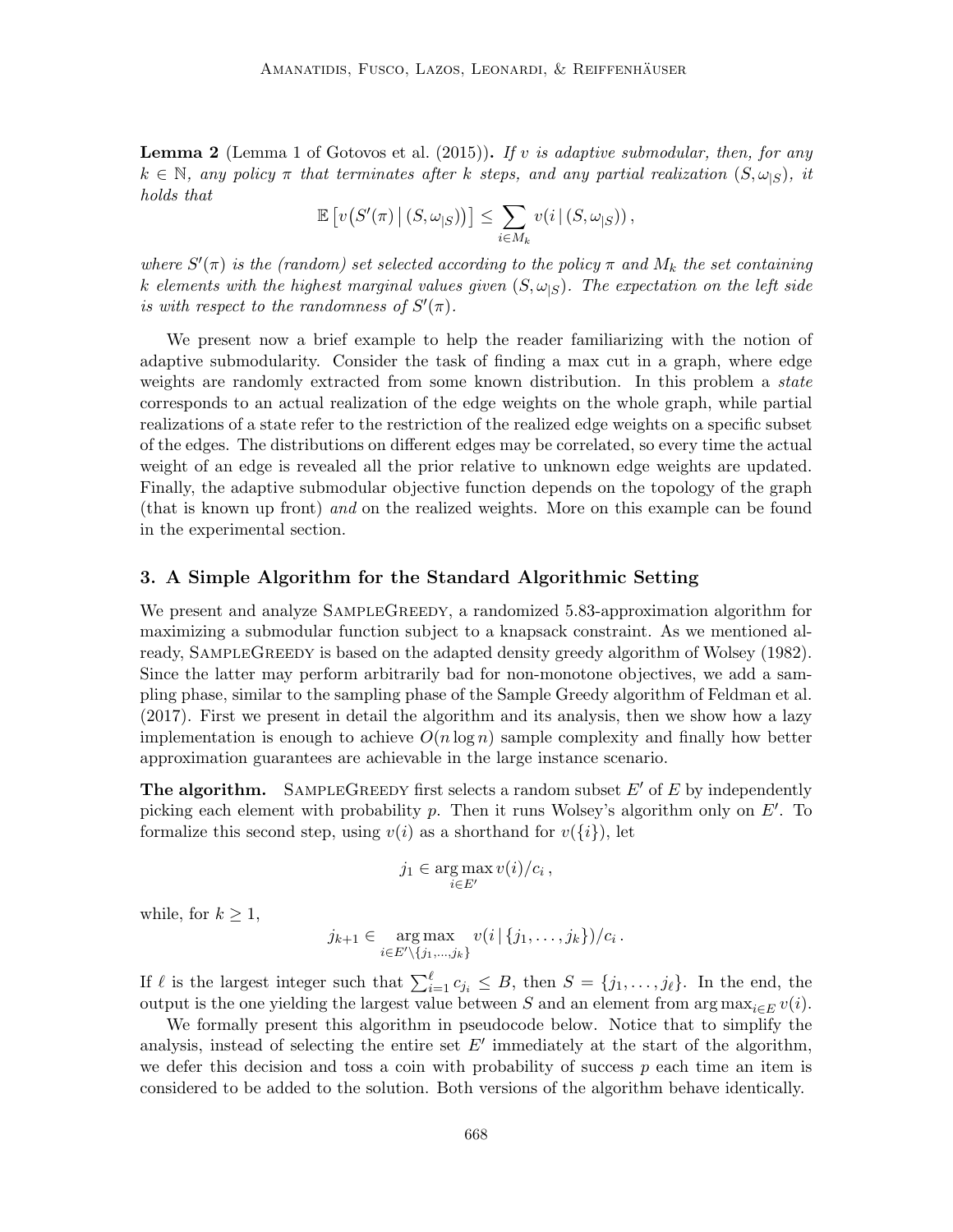$SAMPLEGREEDY(E, v, c, B)$ 

<span id="page-8-0"></span>

|                                         | 1 $i^* \in \arg \max_{j \in E} v(j)$                                                          | $/*$ best single item */                |
|-----------------------------------------|-----------------------------------------------------------------------------------------------|-----------------------------------------|
|                                         | $2 S = \emptyset$                                                                             | $/*$ greedy solution $*/$               |
|                                         | <b>3</b> $F = \{j \in E   v(j   S) > 0\}$                                                     | $/*$ initial set of feasible items $*/$ |
|                                         | $4 R = B$                                                                                     | $/*$ remaining knapsack capacity $*/$   |
| 5 while $F \neq \emptyset$ do           |                                                                                               |                                         |
|                                         | 6 Let $i \in \arg \max_{j \in F} \frac{v(j \mid S)}{c_j}$                                     |                                         |
|                                         | 7 Let $r_i \sim \text{Bernoulli}(p)$                                                          | $/*$ independent random bit $*/$        |
|                                         | $\mathbf{s}$   if $r_i = 1$ then                                                              |                                         |
|                                         |                                                                                               |                                         |
|                                         | $\begin{array}{c c} \mathbf{9} & B \ \mathbf{10} & B \ \mathbf{10} & R = R - c_i \end{array}$ |                                         |
|                                         | 11 $E = E \setminus \{i\}$                                                                    |                                         |
|                                         | 12 $F = \{j \in E   v(j   S) > 0 \text{ and } c_j \le R\}$                                    |                                         |
| 13 return $\arg \max \{v(i^*), v(S)\}\$ |                                                                                               |                                         |

**Theorem 2.** For  $p =$  $\sqrt{2}-1$ , SAMPLEGREEDY is a  $(3+2\sqrt{2})$ -approximation algorithm.

*Proof.* For the analysis of the algorithm we are going to use the auxiliary set  $O$ , an extension of the set S that respects the knapsack constraint and uses feasible items from an optimal solution. In particular, let  $S^*$  be an optimal solution and let  $s_1, s_2, \ldots, s_r$  be its elements, sorted in increasing order of cost.

Then, O is a fuzzy set that is initially equal to  $S^*$  and during each iteration of the while loop it is updated as follows:

- If  $r_i = 1$ , then  $O = O \cup \{i\}$ . In case this addition violates the knapsack constraint, i.e.,  $c(O) > B$ , then we repetitively remove items from  $O \setminus S$  in increasing order with respect to their cost until the cost of  $O$  becomes exactly  $B$ . Note that this means that the last item removed may be removed only partially. More precisely, if  $c(O) > B$ and  $c(O \setminus \{s_j\}) \leq B$ , where  $s_j$  is the item of  $S^*$  of maximum index in  $O \setminus S$ , then we keep a  $(B - c(O) + c_j) / c_j$  fraction of  $s_j$  in O and stop its update for the current iteration.
- Else (i.e., if  $r_i = 0$ ),  $O = O \setminus \{i\}$ .

If an item j was considered (in line [6\)](#page-8-0) in some iteration of the *while* loop, then let  $S_j$  and  $O_j$  denote the sets S and O, respectively, at the beginning of that iteration. Moreover, let  $O_j'$  denote O at the end of that iteration. If j was never considered, then  $S_j$  and  $O_j$  (or  $O_j'$ ) denote the final versions of  $S$  and  $O$ , respectively. In fact, in what follows we exclusively use S and O for their final versions.

It should be noted that, for all  $j \in E$ ,  $S_j \subseteq O_j$  and also no item in  $O_j \setminus S_j$  has been considered in any of the previous iterations of the while loop.

Before stating the next lemma, let us introduce some notation for the sake of readability. Note that, by construction,  $O \setminus S$  is either empty or consists of a single fractional item  $\hat{\imath}$ . In case  $O \setminus S = \emptyset$ , by  $\hat{\imath}$  we denote the last item removed from O. For every  $j \in E$ , we define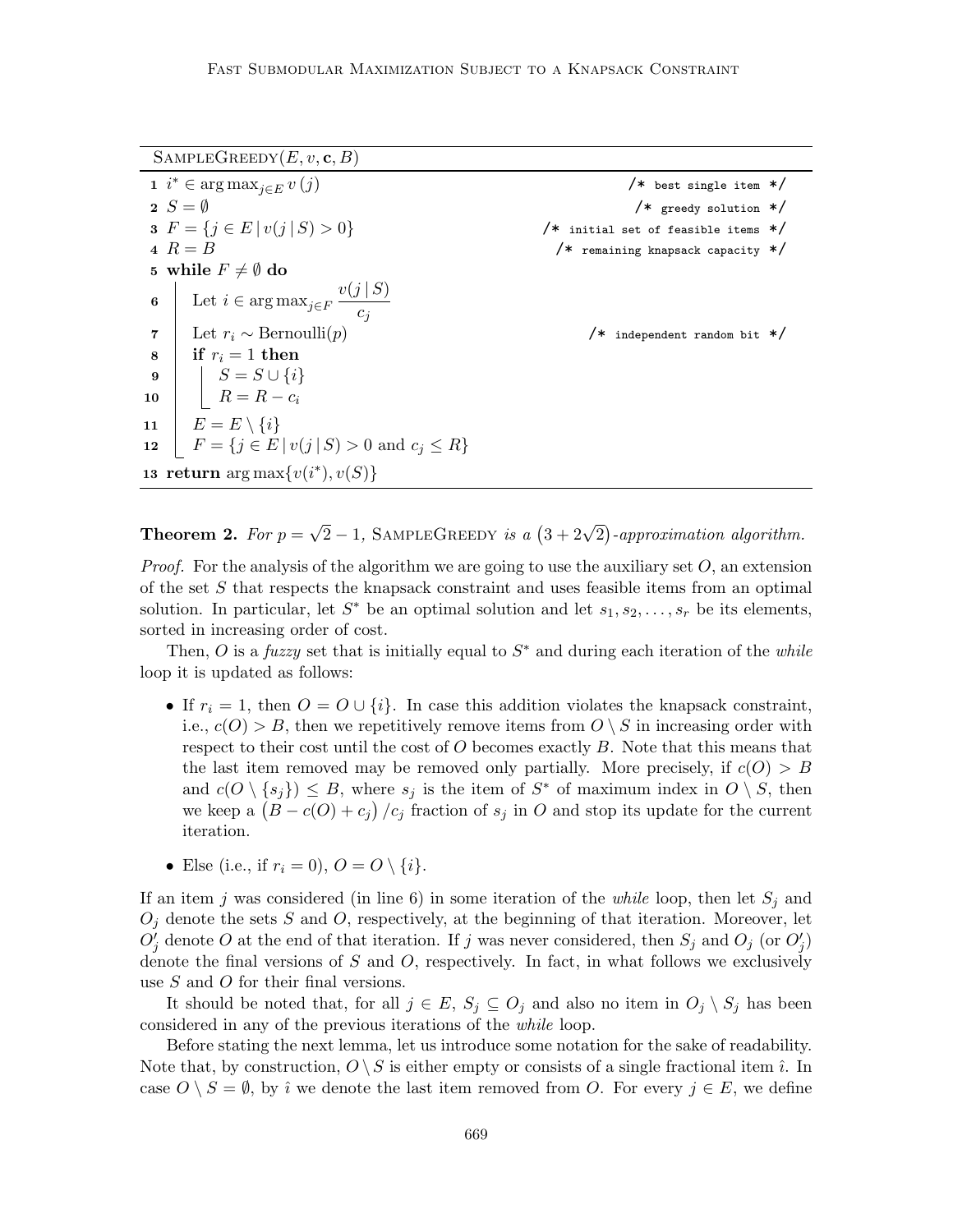$Q_j = O_j \setminus (O'_j \cup S \cup \{i\})$ . Note that if j was never considered during the execution of the algorithm, then  $Q_i = \emptyset$ .

<span id="page-9-0"></span>**Lemma 3.** For every realization of the Bernoulli random variables, it holds that

$$
v(S \cup S^*) \le v(S) + v(\hat{i}) + \sum_{j \in E} c(Q_j) \frac{v(j \mid S_j)}{c_j}.
$$

*Proof of [Lemma 3.](#page-9-0)* Assume that the random bits  $r_1, r_2, \ldots$  are fixed. Also, without loss of generality, assume the items are numbered according to the order in which they are considered by SampleGreedy, with the ones not considered by the algorithm numbered arbitrarily (but after the ones considered). That is, item  $j$ —if considered—is the item considered during the  $j<sup>th</sup>$  iteration.

Consider now any round  $j$  of the while loop of SAMPLEGREEDY. An item is removed from  $O_j$  in two cases. First, it could be item j itself that was originally in  $S^*$  but  $r_j = 0$ (and hence it will never get back in  $O_k$  for any  $k > j$ ). Second, it could be some other item that was in  $S^*$  and is taken out to make room for the new item j. In the latter case the only possibility for the removed item to return in  $O_k$  for some  $k > j$  is to be selected by the algorithm and inserted in S. We can hence conclude that  $Q_j \cap Q_k = \emptyset$  for all  $j \neq k$ . In addition to that, it is clear that  $S \cup S^* = S \cup \{\hat{\imath}\}\cup_{j=1} Q_j$ .

Therefore, if items  $1, 2, \ldots, \ell$  where all the items ever considered, using submodularity and the fact that  $S_j \subseteq S \subseteq S \cup_{r=j+1}^{\ell} Q_r$ , we have

<span id="page-9-1"></span>
$$
v(S \cup S^*) - v(S) - v(\hat{u}) \leq v((S \cup S^*) \setminus \hat{u}) - v(S) = \sum_{j=1}^{\ell} v(Q_j | S \cup_{r=j+1}^{\ell} Q_r)
$$
  

$$
\leq \sum_{j=1}^{\ell} v(Q_j | S_j) \leq \sum_{j=1}^{\ell} \sum_{x \in Q_j} \frac{v(x | S_j)}{c_x} \cdot c_x
$$
  

$$
\leq \sum_{j=1}^{\ell} \sum_{x \in Q_j} \frac{v(j | S_j)}{c_j} \cdot c_x = \sum_{j=1}^{\ell} \frac{v(j | S_j)}{c_j} \cdot \sum_{x \in Q_j} c_x
$$
  

$$
= \sum_{j=1}^{\ell} \frac{v(j | S_j)}{c_j} \cdot c(Q_j), \qquad (1)
$$

where in a slight abuse of notation we consider  $c_x$  to be the fractional (linear) cost if  $x \in Q_j$ is a fractional item. While the first three inequalities directly follow from the submodularity of v, for the last inequality we need to combine the optimality of  $v(j | S_j)/c_j$  at the step j was selected with the fact that every single item x appearing in the sum  $\sum_{j=1}^{\ell} \sum_{x \in Q_j} v(x | S_j)$ was feasible (as a whole item) at that step. The latter is true because of the way we remove items from O. If x is removed, it is removed before (any part of)  $\hat{i}$  is removed. Thus, x is removed when the available budget is still at least  $c_i$ . Given that  $c_x \leq c_i$ , we get that x is feasible until removed.

To conclude the proof of the Lemma it is sufficient to note that  $c(Q_j) = 0$  for all items that were not considered.  $\Box$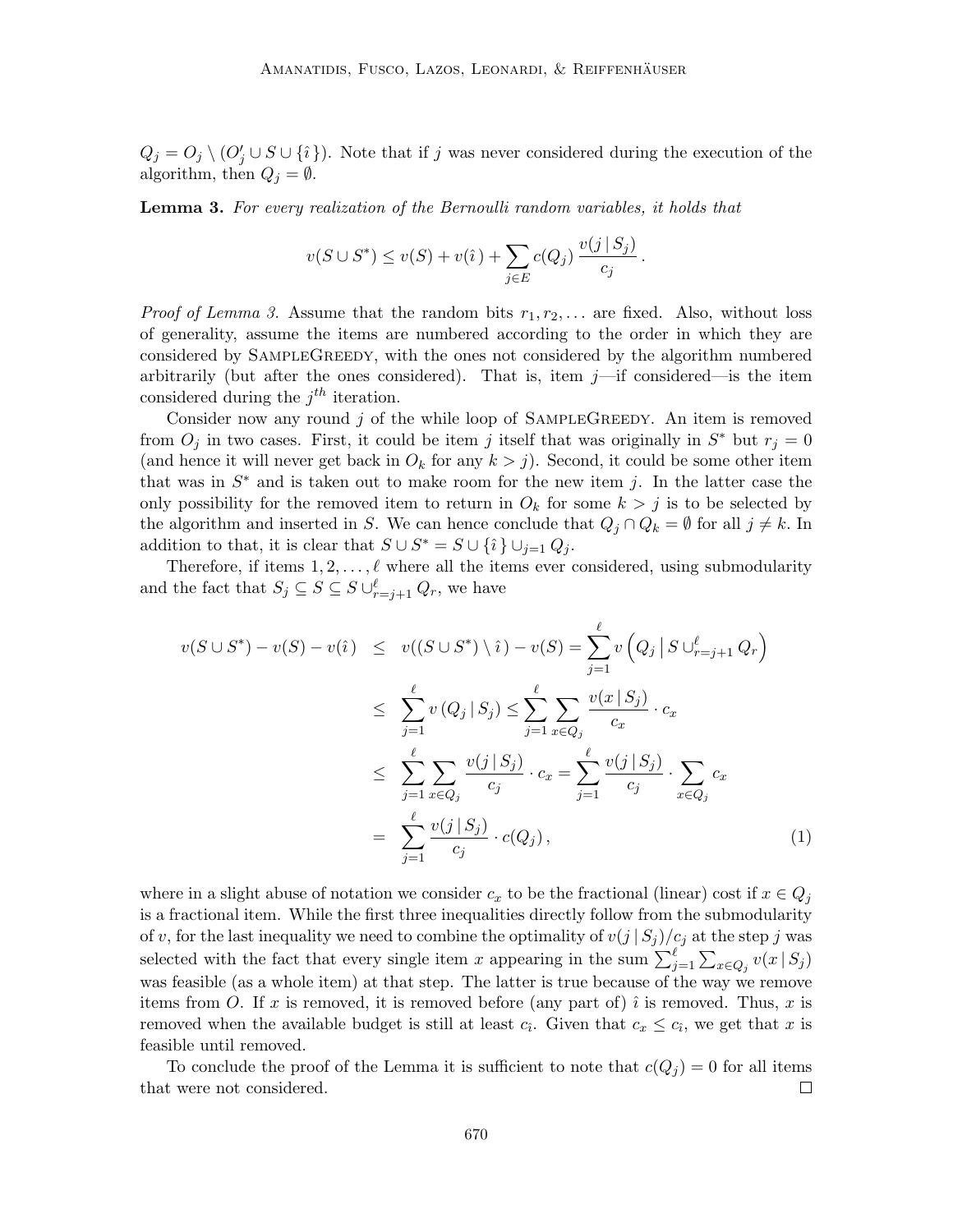While the previous Lemma holds for *each* realization of the random coin tosses in the algorithm, we next consider inequalities holding in expectation over the randomness of the  ${r_i}_{i=1}^{|E|}$  in SAMPLEGREEDY. The indexing of the elements is hence to be considered deterministic and fixed in advance, not as in the proof of [Lemma 3.](#page-9-0)

<span id="page-10-0"></span>**Lemma 4.** 
$$
\mathbb{E}\left[\sum_{j\in E} c(Q_j) \frac{v(j \mid S_j)}{c_j}\right] \leq \frac{\max\{p, 1-p\}}{p} \mathbb{E}\left[v(S)\right].
$$

*Proof of [Lemma 4.](#page-10-0)* For all  $i \in E$ , we define  $G_i$  to be the random gain because of i at the time *i* is added to the solution  $(G_i = v(i | S_i))$  if *i* is added and 0 otherwise)

Since  $v(S) = \sum_{i \in E} G_i$ , by linearity, it suffices to show that the following inequalities hold in expectation over the coin tosses:

<span id="page-10-1"></span>
$$
c(Q_i) \frac{v(i \mid S_i)}{c_i} \le \frac{\max\{p, 1-p\}}{p} G_i, \quad \text{for all } i \in E.
$$
 (2)

In order to achieve that, following [Feldman et al.](#page-26-6) [\(2017\)](#page-26-6), let  $\mathcal{E}_i$  be any event specifying the random choices of the algorithm up to the point i is considered (if i is never considered,  $\mathcal{E}_i$ captures all the randomness). If  $\mathcal{E}_i$  is an event that implies i is not considered, then the [Eq. \(2\)](#page-10-1) is trivially true, due to  $G_i = 0$  and  $Q_i = \emptyset$ . We focus now on the case  $\mathcal{E}_i$  implies that  $i$  is considered. Analyzing the algorithm, it is clear that

$$
\mathbb{E}\left[c(Q_i)\,|\,\mathcal{E}_i\right] \leq \begin{cases} 0 \cdot \mathbb{P}\left(r_i=1\right) + c_i \cdot \mathbb{P}\left(r_i=0\right) = (1-p) \cdot c_i \,, & \text{if } i \in O_i \,, \\ c_i \cdot \mathbb{P}\left(r_i=1\right) + 0 \cdot \mathbb{P}\left(r_i=0\right) = p \cdot c_i \,, & \text{otherwise.} \end{cases}
$$

In short,  $\mathbb{E}[c(Q_i) | \mathcal{E}_i] \le \max\{p, 1 - p\} \cdot c_i$ . It is here that we use the fuzziness of O: without the fractional items it would be hopeless to bound  $c(Q_t)$  with  $c_t$ .

At this point, we exploit the fact that  $\mathcal{E}_i$  contains the information on  $S_i$ , i.e.,  $S_i = S_i(\mathcal{E}_i)$ deterministically. Recall that  $S_i$  is the solution set at the time item i is considered by the algorithm.

$$
\mathbb{E}\left[G_i\,|\,\mathcal{E}_i\right] = \mathbb{P}\left(i \in S \,|\,\mathcal{E}_i\right) v(i \,|\, S_i) = \mathbb{P}\left(r_i = 1\right) v(i \,|\, S_i) = p \cdot c_i \, \frac{v(i \,|\, S_i)}{c_i}
$$
\n
$$
\geq \frac{p}{\max\{p, 1 - p\}} \mathbb{E}\left[c(Q_i)\,|\,\mathcal{E}_i\right] \frac{v(i \,|\, S_i)}{c_i}
$$
\n
$$
= \frac{p}{\max\{p, 1 - p\}} \mathbb{E}\left[c(Q_i)\, \frac{v(i \,|\, S_i)}{c_i}\,|\,\mathcal{E}_i\right].
$$

We can hence conclude the proof by using the law of total probability over  $\mathcal{E}_i$  and the monotonicity of the conditional expectation:

$$
\mathbb{E}\left[G_i\right] = \mathbb{E}\left[\mathbb{E}\left[G_i \mid \mathcal{E}_i\right]\right] \geq \mathbb{E}\left[\frac{p}{\max\{p, 1-p\}} \mathbb{E}\left[c(Q_i) \frac{v(i \mid S_i)}{c_i} \mid \mathcal{E}_i\right]\right] = \frac{p}{\max\{p, 1-p\}} \mathbb{E}\left[c(Q_i) \frac{v(i \mid S_i)}{c_i}\right].
$$

<span id="page-10-2"></span>Lemma 5.  $v(S^*) \leq \frac{1}{1}$  $\frac{1}{1-p}\mathbb{E}\left[v(S\cup S^*)\right].$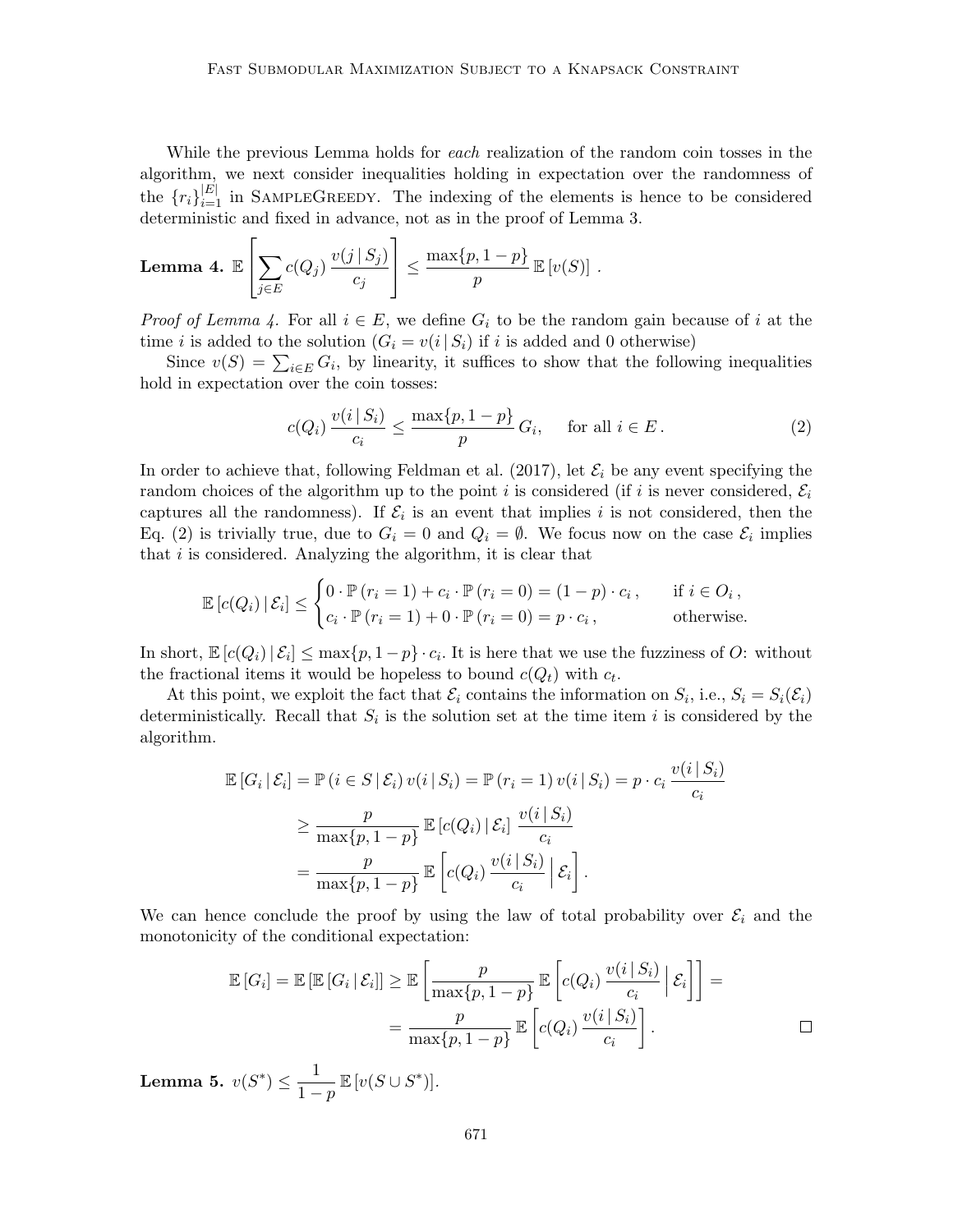*Proof of [Lemma 5.](#page-10-2)* Let  $S^*$  be an optimal set for the constrained submodular maximization problem. We define  $g: 2^E \to \mathbb{R}_+$  as follows:  $g(T) = v(T \cup S^*)$ . It is a simple exercise to see that such function is indeed submodular, moreover  $g(\emptyset) = v(S^*)$ . If we now apply [Lemma 1](#page-5-0) to q, observing that the elements in the set S output by the algorithm are chosen with probability at most  $p$ , we conclude that:

$$
\mathbb{E}[v(S \cup S^*)] = \mathbb{E}[g(S)] \ge (1-p)g(\emptyset) = (1-p)v(S^*).
$$

Combining Lemmata [3,](#page-9-0) [4](#page-10-0) and [5](#page-10-2) we get

$$
(1-p)v(S^*) \leq \mathbb{E}\left[v(S \cup S^*)\right]
$$
  
\n
$$
\leq \mathbb{E}\left[v(S) + v(\hat{\imath}) + \sum_{j \in E} c(Q_j) \frac{v(j \mid S_j)}{c_j}\right]
$$
  
\n
$$
\leq \mathbb{E}\left[v(S)\right] + v(i^*) + \frac{\max\{p, 1-p\}}{p} \mathbb{E}\left[v(S)\right]
$$
  
\n
$$
= \max\left\{2, \frac{1}{p}\right\} \cdot \mathbb{E}\left[v(S)\right] + v(i^*).
$$
 (3)

By substituting  $\sqrt{2} - 1$  for p, this yields

$$
OPT = v(S^*) \le (3 + 2\sqrt{2}) \max\{\mathbb{E}[v(S)], v(i^*)\}
$$
  

$$
\le (3 + 2\sqrt{2})\mathbb{E}[\max\{v(S), v(i^*)\}] = (3 + 2\sqrt{2})ALG,
$$

where the second inequality follows from Jensen's inequality.

Lazy implementation of SampleGreedy. A naive implementation of SAMPLEGREEDY needs  $\Theta(n^2)$  value oracle calls in the worst case. Indeed, in each iteration all the remaining elements have their marginals updated and for large enough  $B$  the greedy solution may contain a constant fraction of  $E$ . Applying lazy evaluations [\(Minoux, 1978\)](#page-27-3), however, we can cut the number of queries down to  $O(n\varepsilon^{-1} \log(n/\varepsilon))$  losing only an additive  $\varepsilon$  in the approximation factor [\(Ene and Nguyen, 2019\)](#page-25-6). To achieve this, instead of recomputing all the marginals at every step, we maintain an ordered queue of the elements sorted by their last known *densities* (i.e., their marginal value per cost ratios) and use it to get a *sufficiently* good element to add.

More formally, the lazy implementation of SAMPLEGREEDY maintains the elements in a priority queue in decreasing order of density, which is initialised using the ratios  $v(i)/c_i$ . At each step we pop the element on top of the queue. If its density with respect to the current solution is within a  $1 + \varepsilon$  factor of its old one, then it is picked by the algorithm, otherwise it is reinserted in the queue according to its new density and we pop the next element. Submodularity guarantees that the density of a picked element is at least  $1/(1+\varepsilon)$ of the best density for that step. As soon as an element has been updated  $\log(n/\varepsilon)/\varepsilon$  times, we discard it.

**Theorem 3.** The lazy version of SAMPLEGREEDY achieves an approximation factor of **Theorem 3.** The tazy version of SAMPLEGREEDY a<br> $3 + 2\sqrt{2} + \varepsilon$  using  $O(n\varepsilon^{-1} \log(n/\varepsilon))$  value oracle calls.

<span id="page-11-0"></span> $\Box$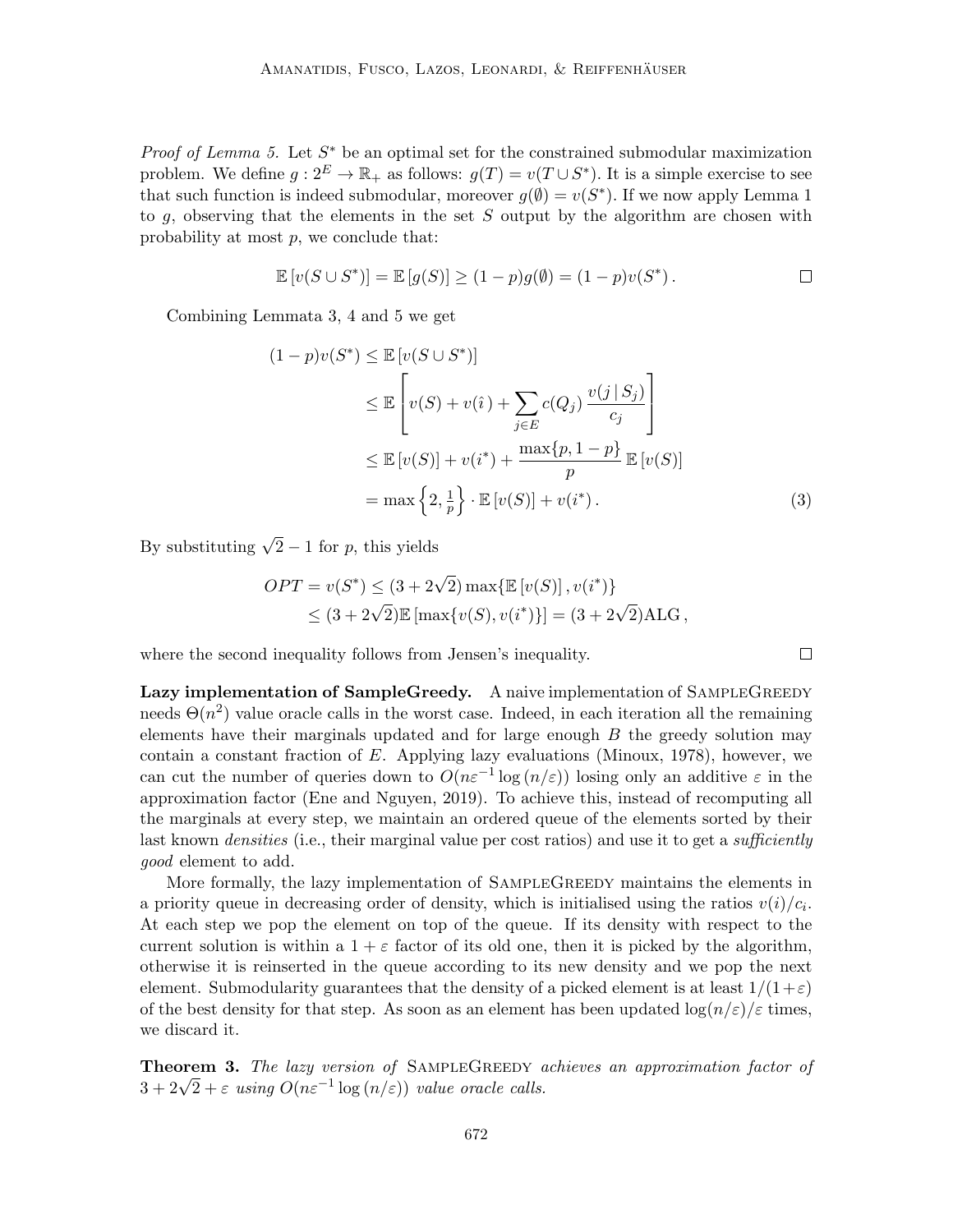*Proof.* For a given  $\varepsilon \in (0,1)$  let  $\varepsilon' = \varepsilon/6$ . We perform lazy evaluations using  $\varepsilon'$ , with log denoting the binary logarithm.

It is straightforward to argue about the number of value oracle calls. Since the marginal value of each element i has been updated at most  $\frac{\log(n/\varepsilon')}{\varepsilon'}$  $\frac{n}{\varepsilon'}$  times, we have a total of at most  $n \frac{\log(n/\varepsilon')}{\varepsilon'}$  $\frac{f(n/\varepsilon')}{\varepsilon'} = O\left(\frac{n \log(n/\varepsilon)}{\varepsilon}\right)$  function evaluations.

The approximation ratio is also easy to show. There are two distinct sources of loss in approximation. We first bound the total value of the discarded elements due to too many updates. This value appears as the upper bound of an extra additive term in the first line of [\(1\)](#page-9-1). Indeed, now besides  $\sum_{j=1}^{\ell} v(Q_j | S \cup_{r=j+1}^{\ell} Q_r)$  we need to account for the elements of  $O$  that were ignored because of too many updates. Such elements, once they become "inactive" do not contribute to the cost of the current O and are never pushed out as new elements come into S. The definition of the  $Q_j$ s in the proof of [Theorem 2](#page-7-1) should be adjusted accordingly. That is, if  $W_j$  are the elements of O that become inactive because they were updated too many times during iteration  $j$ , we have

$$
v((S \cup S^*) \setminus i) - v(S) \le \sum_{j=1}^{\ell} v(Q_j | S_j) + \sum_{j=1}^{\ell} v(W_j | S_j).
$$

However, by noticing that for  $x \in (0,1)$  it holds that  $x \leq \log(1+x)$ , we have

$$
\sum_{j=1}^{\ell} v\left(W_j \mid S_j\right) \leq \sum_{i \in \bigcup_j W_j} (1 + \varepsilon')^{-\frac{\log(n/\varepsilon')}{\varepsilon'}} v(i)
$$
  

$$
\leq \sum_{i \in \bigcup_j W_j} (1 + \varepsilon')^{-\frac{\log(n/\varepsilon')}{\log(1 + \varepsilon')}} \max_{k \in E} v(k)
$$
  

$$
\leq \sum_{i \in E} (1 + \varepsilon')^{-\log_{1 + \varepsilon'}(n/\varepsilon')} v(S^*)
$$
  

$$
= \sum_{i \in E} \frac{\varepsilon}{6n} v(S^*) = \frac{\varepsilon}{6} v(S^*).
$$

For the second source of loss in approximation, recall that the marginals only decrease due to submodularity. So, we know that if some item  $j$  is considered during iteration  $j$ (following the renaming of [Lemma 3\)](#page-9-0), then  $(1 + \varepsilon')v(j | S_j)/c_j \ge \arg \max_{k \in F} v(k | S_j)/c_k$ . The only difference this makes (compared to the proof of [Theorem 2\)](#page-7-1) is that in the last inequality of [\(1\)](#page-9-1) we have an extra factor of  $1 + \varepsilon'$ .

Combining the above, we get the following analog of [Lemma 3:](#page-9-0)

$$
v(S\cup S^*) \le v(S) + v(\hat{\imath}) + \frac{\varepsilon}{6}v(S^*) + \sum_{j\in E} \left(1 + \frac{\varepsilon}{6}\right)c(Q_j) \frac{v(j\,|\,S_j)}{c_j},
$$

which carries over to inequality [\(3\)](#page-11-0), while Lemmata [4](#page-10-0) and [5](#page-10-2) are not affected at all. It is then a matter of simple calculations to see that for  $p = \sqrt{2} - 1$ , we still get  $v(S^*) \leq$ is then a matter of simple calculations to see that for  $p = \sqrt{2} - (3 + 2\sqrt{2} + \varepsilon) \max{\mathbb{E}[v(S)]}, v(i^*)\}$ . The final passage is as before.  $\Box$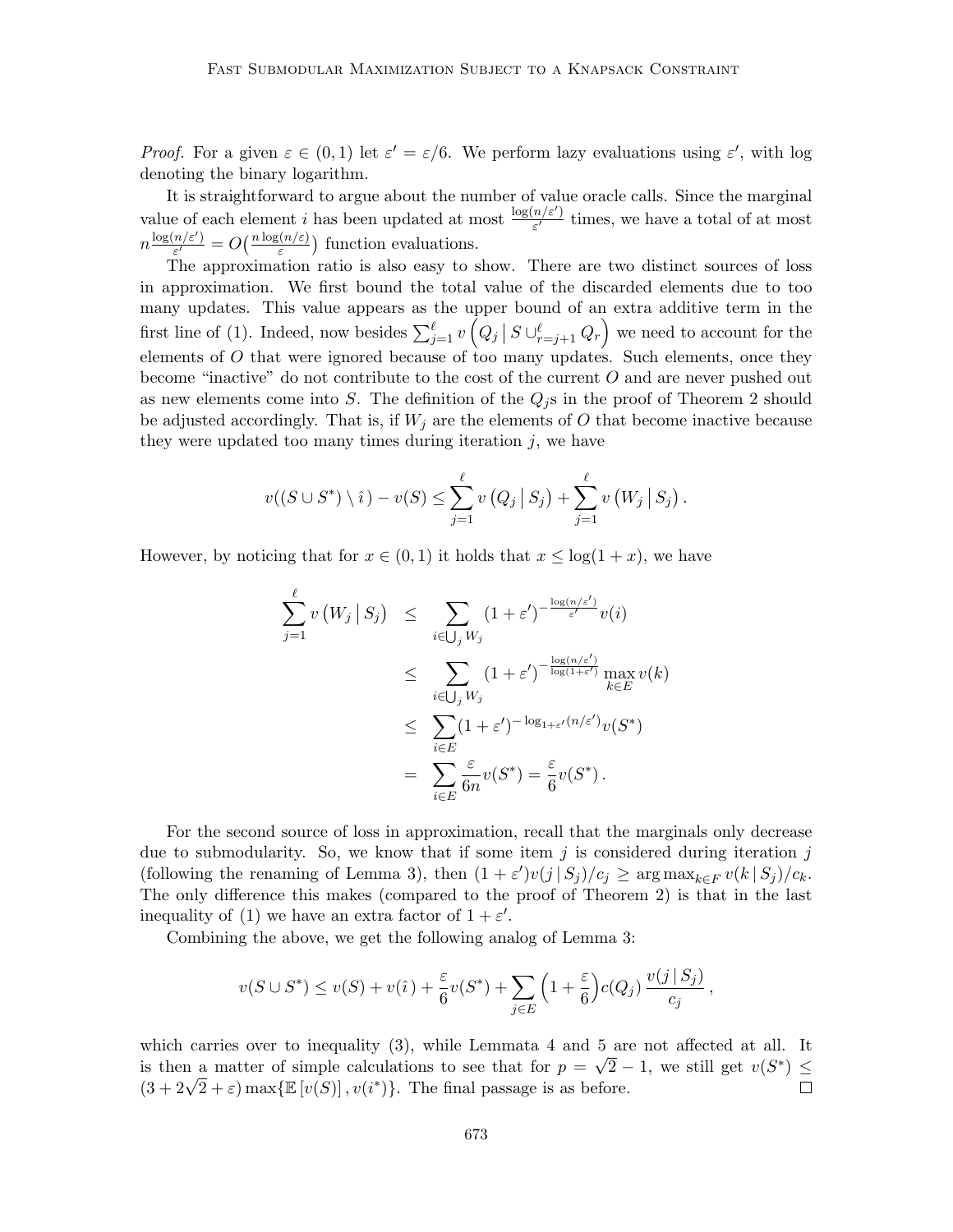Large instance scenario. Additionally, our analysis implies that SAMPLEGREEDY performs significantly better in the large instance scenario, i.e., when the value of the optimal solution is much larger than the value of any single element. While it is not expected to have exact knowledge of the factor  $\delta$  in the following proposition, often some estimate is accessible. Especially for massive instances, it is reasonable to assume that  $\delta$  is bounded by a very small constant.

**Theorem 4.** If  $\max_{i \in E} v(i) \leq \delta$  · OPT for  $\delta \in (0, 1/2)$ , then SAMPLEGREEDY with  $p = \frac{1-\delta}{2}$ 2 is a  $(4+\varepsilon_{\delta})$ -approximation algorithm, where  $\varepsilon_{\delta} = \frac{4\delta(2-\delta)}{(1-\delta)^2}$  $\frac{4\sigma(2-\sigma)}{(1-\delta)^2}$ .

*Proof.* Starting from inequality  $(3)$  and exploiting the large instance property, we get:

$$
(1-p)v(S^*) \le \max\left\{2, \frac{1}{p}\right\} \cdot \mathbb{E}\left[v(S)\right] + v(i^*) \le \max\left\{2, \frac{1}{p}\right\} \cdot \mathbb{E}\left[v(S)\right] + \delta \cdot v(S^*)\,.
$$

Rearranging the terms and assuming  $p + \delta < 1$ , we have:

$$
v(S^*) \le \frac{\max\left\{2, \frac{1}{p}\right\}}{1 - p - \delta} \cdot \mathbb{E}\left[v(S)\right].
$$

Optimizing for  $p \in (0, 1 - \delta)$  we get the desired statement.

 $\Box$ 

## <span id="page-13-0"></span>4. Adaptive Submodular Maximization

In this section we modify SampleGreedy to achieve a good approximation guarantee in the adaptive framework. Recall that the adaptive valuation function  $v(\cdot, \cdot)$  depends on the state of the system which is discovered a bit at a time, in an adaptive fashion. Indeed, SAMPLEGREEDY is compatible with this framework and can be applied nearly as it is. We stick to the interpretation of SampleGreedy discussed right before [Theorem 2.](#page-7-1) That is, there is no initial sampling phase. Instead, we directly begin to choose greedily with respect to the density (marginal value with respect to the current solution over cost). Each time we are about to pick an element of  $E$ , we throw a p-biased coin that determines whether we keep or discard the element.

Here the main difference with the greedy part of SAMPLEGREEDY is that the marginals are to be considered with respect to the *partial realization* relative to the current solution. Moreover, since it is not possible to return the largest between  $\max_{i \in E} v(i)$  and the result of the greedy exploration, the choice between these two quantities has to be settled before starting the exploration. Formally, at the beginning of the algorithm a  $p_0$ -biased coin is tossed to decide between the two. The pseudo-code for the resulting algorithm, AdaptiveGreedy, is given below.

Before proving that ADAPTIVEGREEDY works as promised, we need some observations. Let us denote by S the output of a run of our algorithm, and  $S^*$  the output of a run of the optimal adaptive strategy. Fix a realization  $\omega \in \Omega$ . Now, using pointwise submodularity and directly applying [Lemma 1](#page-5-0) we have

$$
\mathbb{E}\left[v(S\cup S^*,\omega)|\omega\right] \ge (1-p)\cdot v(S^*,\omega).
$$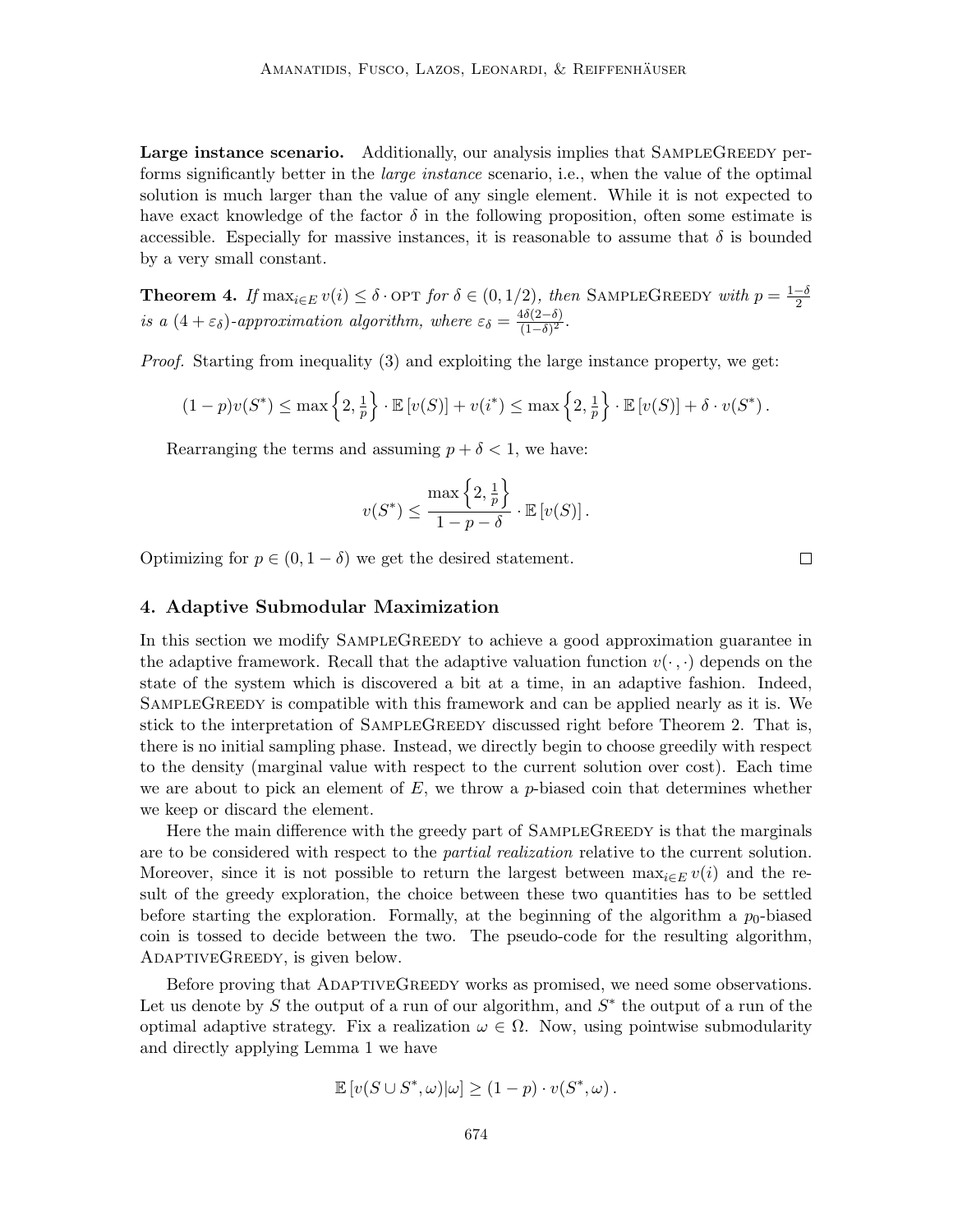AdaptiveGreedy 1 Let  $r_0 \sim \text{Bernoulli}(p_0)$ 2 if  $r_0 = 1$  then  $\mathbf{3} \mid i^* \in \arg \max_{j \in E} v(j)$ /\* best single item in expectation \*/ 4 Observe  $\omega_{i^*}$  and return  $(i^*, \omega_{i^*})$ 5  $S = \emptyset, R = B$  /\* greedy solution and remaining knapsack capacity \*/ 6  $F = \{j \in E \mid v(j) > 0\}$  /\* initial set of candidate items \*/ 7 while  $F \neq \emptyset$  do 8 Let  $i \in \arg \max_{j \in F} \frac{v(j | (S, \omega_{|S}))}{c_i}$  $\overline{c_j}$ 9 Let  $r_i \sim \text{Bernoulli}(p)$  /\* independent random bit \*/ 10 if  $r_i = 1$  then 11 | Observe  $\omega_i: S = S \cup \{i\}, R = R - c_i$ 12  $\left| E = E \setminus \{i\}, \ F = \{j \in E \mid v(j \mid (S, \omega_{|S})) > 0 \text{ and } c_k \le R\}\right|$ 13 return  $(S, \omega_{|S})$ 

<span id="page-14-2"></span>Since  $\omega$  (and therefore,  $S^*$ ) is fixed, the only randomness is due to the coin flips in our algorithm. We stress that the union between  $S$  and  $S^*$  has to be intended in the following sense: run our algorithm, and independently, also the optimal one, both for the same realization  $\omega$ . The previous inequality is true for any  $\omega$ . So, by the law of total probability, we also have

<span id="page-14-1"></span>
$$
\mathbb{E}\left[v(S\cup S^*)\right] \ge (1-p) \cdot \mathbb{E}\left[v(S^*)\right].\tag{4}
$$

For the next observation, assume our algorithm has picked (and therefore observed) exactly set S. That is, we know only  $\omega_{\text{S}}$ . We number all items  $j \in E$  with positive marginal value with respect to  $(S, \omega_{|S})$  by decreasing ratio  $v(i|(S, \omega_{|S}))/c_i$ , i.e.,  $j_k =$  $\arg \max_{i \in E \setminus [k-1]} v(i \mid (S, \omega_{|S})) / c_i$  for  $k = 1, \ldots, |E|$ , where  $[0] = \emptyset$ . Given this ordering, we can refer to the k best-looking items given S in F for any specific  $k \leq |E|$ . In particular, for  $k = \min\{i \in \mathbb{N} | \sum_{l=1}^i c_l \geq B\}$ , we may apply [Lemma 2](#page-6-0) to get

<span id="page-14-0"></span>
$$
\sum_{i=1}^{k} v\left(i \mid (S, \omega_{|S})\right) \geq \mathbb{E}\left[\sum_{j \in S^*} v\left(j \mid (S, \omega_{|S})\right) \left|\omega_{|S}\right]\right] \geq v\left(S^* \mid (S, \omega_{|S})\right). \tag{5}
$$

For the sake of the future analysis the last element  $k$  is considered fractionally, so that  $\sum_{\ell=1}^k c_{\ell} = B$ . Note that it could be the case that k is not well defined, as there may not be enough elements with positive marginal to fill the knapsack. If that is the case, just consider k to be the number of elements with positive marginals. In the future, we refer to this (possibly fraction) set of best-looking items given S fitting into the budget as D.

The point of inequality [\(5\)](#page-14-0) is that, given  $(S, \omega_1 S)$  and the coin tosses realized so far, the set D is deterministic (as is its cardinality k), while  $S^*$  is not, because it corresponds to the set selected by the best adaptive policy. Moreover, in the middle term notice that the conditioning influences the valuation, but not the policy, since we are assuming to run it obliviously. This is fundamental for the analysis.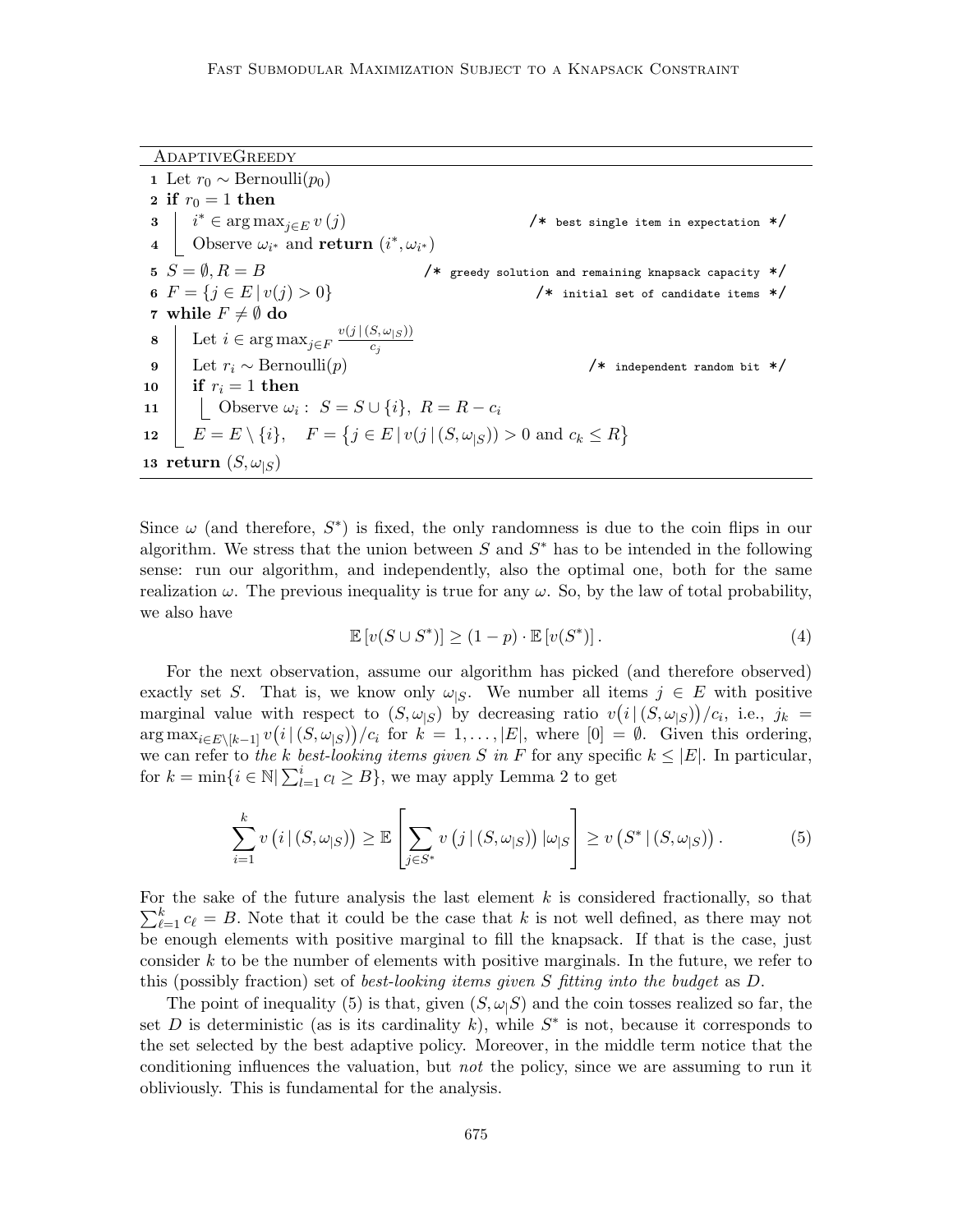Since this holds for any set  $S$ , we can again generalize to the expectation over all possible runs of the algorithm to all the terms in inequality [\(5\)](#page-14-0), therefore obtaining

<span id="page-15-0"></span>
$$
\mathbb{E}\left[\sum_{i=1}^{k} v\left(i \,|\, (S,\omega_{|S})\right)\right] \geq \mathbb{E}\left[v\left(S^* \,|\, (S,\omega_{|S})\right)\right].\tag{6}
$$

We remark that  $k$  above is a random variable which depends on  $S$ . We use these observations to prove the ratio of our algorithm.

<span id="page-15-1"></span>**Theorem 5.** For  $p_0 = 1/3$  and  $p = 1/6$ , ADAPTIVEGREEDY yields a 9-approximation of OPT $\Omega$ , while its lazy version achieves a  $(9+\varepsilon)$ -approximation using  $O(n\varepsilon^{-1} \log(n/\varepsilon))$  value oracle calls.

Moreover, when  $\max_{i \in E} v(i) \leq \delta \cdot \text{OPT}_{\Omega}$  for  $\delta \in (0, 1/2)$ , then for  $p_0 = 0$  and  $p = 0$ ( Moreover, when  $\max_{i \in E} v(i) \leq \delta \cdot \text{OPT}_{\Omega}$  for  $\delta \in (0, 1/2)$ , then for  $p_0 = 0$  and  $p = \sqrt{3-2\delta}-1/2$ , ADAPTIVEGREEDY yields a  $(4+2\sqrt{3}+\varepsilon_0')$ -approximation, where  $\varepsilon_0' \approx$  $6\delta(2-\delta)$  $\frac{50(2-0)}{(1-\delta)^2}.$ 

*Proof.* For any run of the algorithm, i.e. a fixed set  $S$ , the corresponding partial realization  $\omega_{\vert S}$  and the coin flips observed, define for convenience the set C as those items in D that have been considered during the algorithm and then not added to S because of the coin flips. Define  $U = D \setminus C$ . Additionally, define C' to be the set of all items that are considered, but not chosen during the run of our algorithm which have positive expected marginal contribution to S. C captures the best-looking items given  $S$  fitting into the budget that we missed due to coin tosses. We have that  $C \subseteq C'$ , in fact  $C'$  contains all the elements with positive marginal value with respect to  $S$  that were discarded by the coin tosses, while C contains only the best of those.

We can then split the left-hand side term of inequality  $(6)$  into two parts: the sum over C (upper bounded by the sum over  $C'$ ), and the sum over U. Now we control separately these terms using linear combinations of  $v(S)$  and  $v(i^*)$ .

Lemma 6.  $\mathbb{E}[v(S)] \geq p \cdot \mathbb{E}\left[\sum_{i \in C} v\left(i | \left(S, \omega_{|S}\right)\right)\right].$ 

*Proof.* Since  $C \subseteq C'$  and  $C'$  contains all considered elements with nonnegative expected contribution to S, it is sufficient to show  $\mathbb{E}[v(S)] \geq p \cdot \mathbb{E}\left[\sum_{i \in C'} v(i | (S, \omega_{|S}))\right]$ .

We proceed as in [Lemma 4.](#page-10-0) Let's consider for each  $i \in E$  all the events  $\mathcal{E}_i$  capturing the story of a run of the algorithm up to the point element  $i$  is considered (all the history if it is never considered).

Let  $G_i$  be the marginal contribution of element i to the solution set S. If  $\mathcal{E}_i$  corresponds to a story in which element  $i$  is not considered, then it does not contribute—neither in the left, nor in the right-hand side of the inequality we are trying to prove. Else, let  $(S_i, \omega_i)$  be the partial solution when it is indeed considered:

$$
\mathbb{E}[G_i | \mathcal{E}_i] = p \cdot v(i | (S_i, \omega_i)) \geq p \cdot \mathbb{E}[v(i | (S, \omega_{|S})) | \mathcal{E}_i].
$$

The statement follows from the law of total probability with respect to  $\mathcal{E}_i$ , and pointwise submodularity of  $v$ .  $\Box$ 

Lemma 7.  $\mathbb{E}\left[v(S)\right] + v(i^*) \geq \mathbb{E}\left[\sum_{i \in U} v\left(i | (S, \omega_{|S})\right)\right]$ .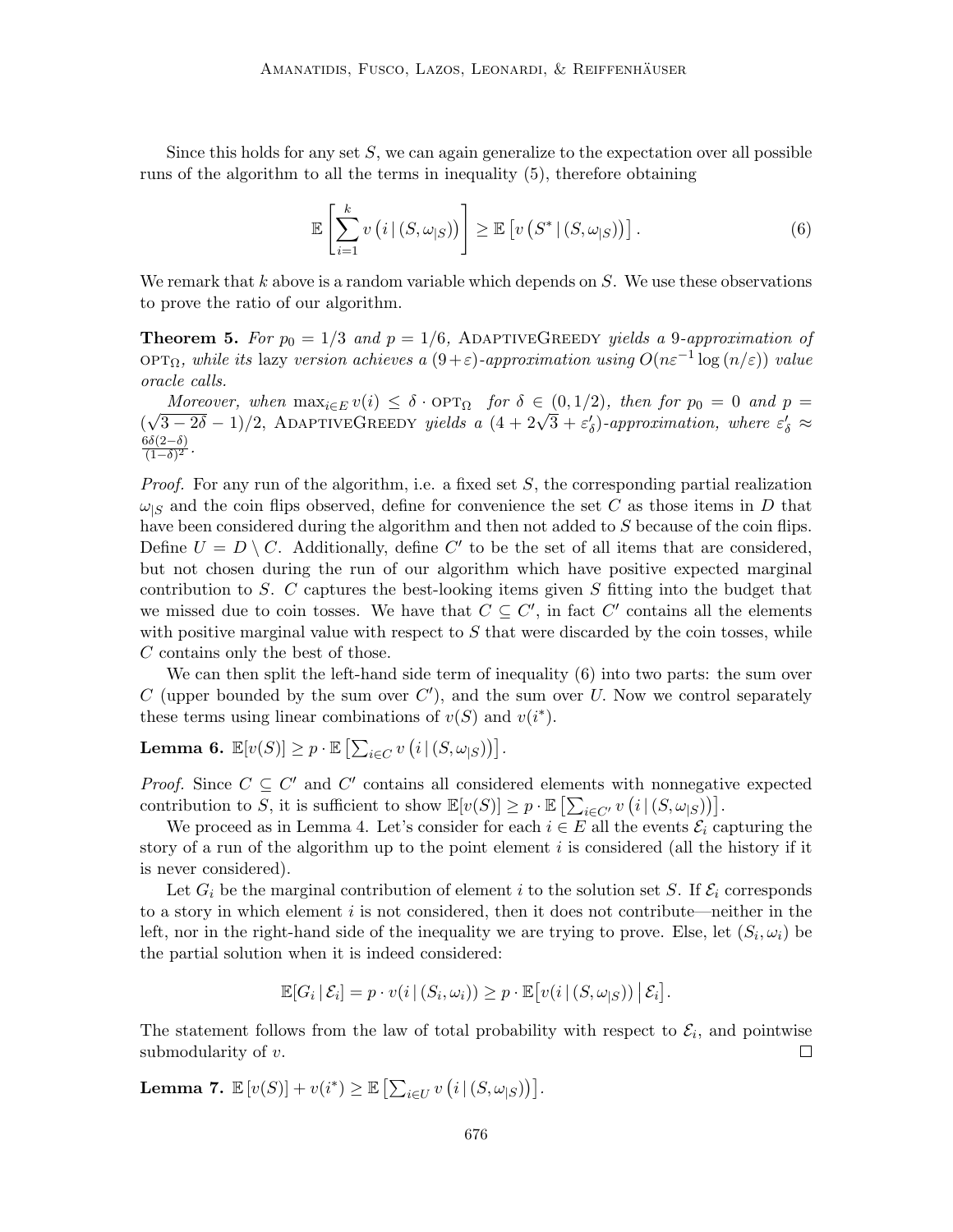*Proof.* Now let us turn towards the items  $U$  that were not considered by the algorithm. The intuition behind the claim is that if they were not considered then they were not good enough, in expectation, to compare with  $S$ . The proof, though, has to deal with some probabilistic subtleties.

Let's start fixing a story of the algorithm, i.e., the coin tosses and  $(S, \omega_S)$ ,  $S = s_1, s_2, \ldots$ ,  $s_T$ , numbered according to their insertion in S, i.e.,  $s_j$  is the j<sup>th</sup> element to be added to S. There are two cases. If during the whole algorithm the elements in  $U$  have ratio

 $v\Bigl(i\,|\,(S_j,\omega_{|S_j})\Bigr)$  $\frac{\sum_{i=1}^{n} f(i)}{\sum_{i=1}^{n} f(i)}$  smaller than that of the item which was instead considered, then one can easily argue, by adaptive submodularity, that:

$$
\sum_{i \in U} v(i | (S, \omega_{|S})) \leq \sum_{t=1}^{T} v(s_t | (S_t, \omega_t)) + v(u_1 | (S, \omega_{|S}))
$$
  

$$
\leq \sum_{t=1}^{T} v(s_t | (S_t, \omega_t)) + v(u_1) \leq \sum_{t=1}^{T} v(s_t | (S_t, \omega_t)) + v(i^*),
$$

where  $S_t = (s_1, \ldots, s_{t-1})$  and  $\omega_t$  is the restriction of  $\omega_{|S}$  to  $S_t$ . Note that the last element  $u_1$  is added to account for the unspent budget by the solution. The first inequality holds because our solution fills all the budget (up to at most one item) with densities which are better than all the  $v(i|(S,\omega_{|S}))$  We claim that the above inequality holds also in the case in which there is an element in  $U$  whose marginal over cost is greater than that of some in S. Such an element can exist because of the budget constraint: during the algorithm it had better marginal over cost, but was discarded because there was not enough room for it. We observe there can exist at most one such element, due to the budget constraint and because its value is upper bounded by  $u_1$ , so the above formula still holds.

Once we know that, we can conclude the proof applying the law of total probability:

$$
\mathbb{E}\left[\sum_{i\in U} v\left(i \,|\, (S,\omega_{|S})\right)\right] \leq \mathbb{E}\left[v(S)\right] + v(i^*)\,.
$$

Combining the two Lemmata we get:

$$
(1 + \frac{1}{p}) \mathbb{E}[v(S)] + \mathbb{E}[v(i^*)] \ge \mathbb{E}\left[\sum_{i \in U} v(i | (S, \omega_{|S}))\right] + \mathbb{E}\left[\sum_{i \in C} v(i | (S, \omega_{|S}))\right] =
$$

$$
= \mathbb{E}\left[\sum_{i \in U \cup C} v(i | (S, \omega_{|S}))\right].
$$

Inequality [\(6\)](#page-15-0) implies

$$
(1+\tfrac{1}{p})\mathbb{E}\left[v(S)\right]+\mathbb{E}\left[v(i^*)\right]\geq \mathbb{E}\left[\sum_{i\in U\cup C}v\left(i\,|\,(S,\omega_{|S})\right)\right]\geq \mathbb{E}\left[v\left(S^*\,|\,(S,\omega_{|S})\right)\right].
$$

Also, with some rewriting and inequality [\(4\)](#page-14-1):

$$
\mathbb{E}\left[v\left(S^* \,|\, (S, \omega_{|S})\right)\right] = \mathbb{E}\left[\mathbb{E}\left[v(S^* \cup S, \omega) - v(S, \omega)\,|\,\omega_{|S}\right]\right]
$$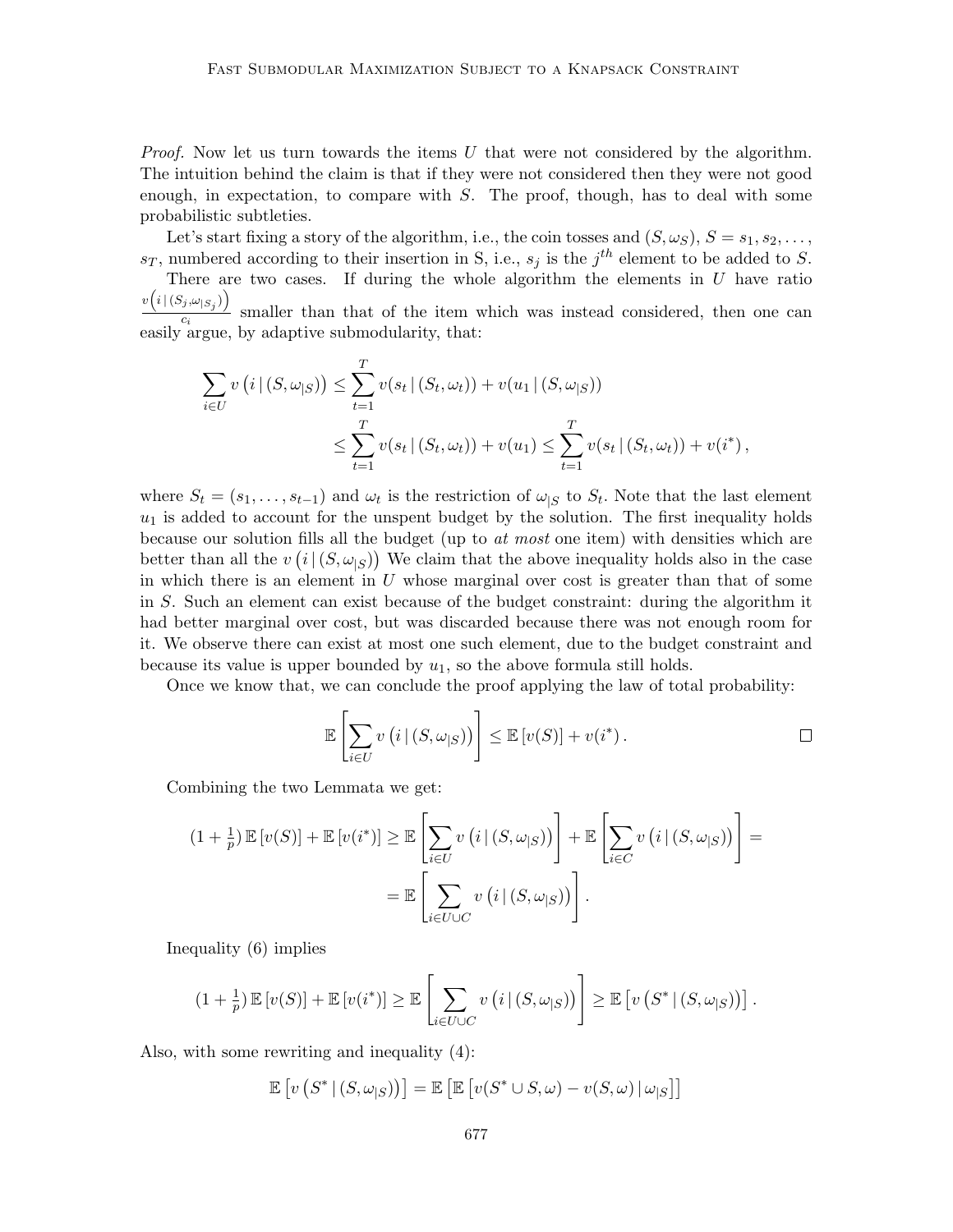$$
= \mathbb{E}\left[v(S^* \cup S)\right] - \mathbb{E}\left[v(S)\right]
$$
  
\n
$$
\geq (1-p) \cdot \mathbb{E}[v(S^*)] - \mathbb{E}\left[v(S)\right].
$$

Altogether, denoting as OPT the  $\mathbb{E}[v(S^*)]$ , we get:

<span id="page-17-1"></span>
$$
(2p+1)\mathbb{E}[v(S)] + p\mathbb{E}[v(i^*)] \ge p(1-p)\text{OPT}.
$$
\n<sup>(7)</sup>

Let's call ALG the expected value of the solution output by the algorithm. Since the algorithm chooses with a coin flip either the best expected single item or  $S$ , we have that

$$
ALG = (1 - p_0)v(S) + p_0v(i^*).
$$

Picking  $p_0 = \frac{p}{3p+1}$ ,

$$
ALG = \frac{2p+1}{3p+1} \mathbb{E}[v(S)] + \frac{p}{3p+1} \mathbb{E}[v(i^*)] \ge \frac{p(1-p)}{3p+1} \text{OPT}.
$$

The right-hand side is minimized for  $p = \frac{1}{3}$  $\frac{1}{3}$ , concluding the proof of the first part of the statement.

The lazy version of ADAPTIVEGREEDY is analogous to the non-adaptive setting, both for the orithm and the analysis, so we omit repeating the proof.

In order to prove the last part of the statement, we start from inequality [\(7\)](#page-17-1) and apply the large instance property:

$$
(1-p)\mathbb{E}\left[v(S^*)\right] \leq \left(2+\frac{1}{p}\right)\mathbb{E}\left[v(S)\right] + \mathbb{E}\left[v(i^*)\right] \leq \left(2+\frac{1}{p}\right)\mathbb{E}\left[v(S)\right] + \delta \cdot \mathbb{E}\left[v(S^*)\right].
$$

Rearranging terms and assuming  $p + \delta < 1$  we have that:

$$
\mathbb{E}\left[v(S^*)\right] \le \frac{\left(2 + \frac{1}{p}\right)}{1 - p - \delta} \cdot \mathbb{E}\left[v(S)\right].
$$

Optimizing for  $p \in (0, 1-\delta)$ , we get the claimed result. Specifically, for  $p = (\sqrt{3-2\delta}-1)/2$ Optimizing for  $p \in (0, 1 - \delta)$ , we get the claimed r<br>the approximation factor is  $(4 + 2\sqrt{3} + \varepsilon_{\delta})$ , with

$$
\varepsilon_{\delta} = 2\left(\frac{\sqrt{3-2\delta}+1}{(1-\delta)^2} + \frac{1}{1-\delta} - \sqrt{3} - 2\right) \approx \frac{6\delta(2-\delta)}{(1-\delta)^2}.
$$

### <span id="page-17-0"></span>5. Experiments

Out of the numerous applications of submodular maximization subject to a knapsack constraint, we evaluate SAMPLEGREEDY and ADAPTIVEGREEDY on two selected examples, using real and synthetic graph topologies. Variants of these have been studied in a similar context; see [Mirzasoleiman et al.](#page-28-5) [\(2016\)](#page-28-5).

As our algorithms are randomized, but extremely fast, we use the best output out of 5 iterations. All graphs presenting the experimental results contain error bars, indicating the standard deviation between the different runs of the experiments. This is usually insignificant due to the concentrating effect of the large size of the instances, despite the randomly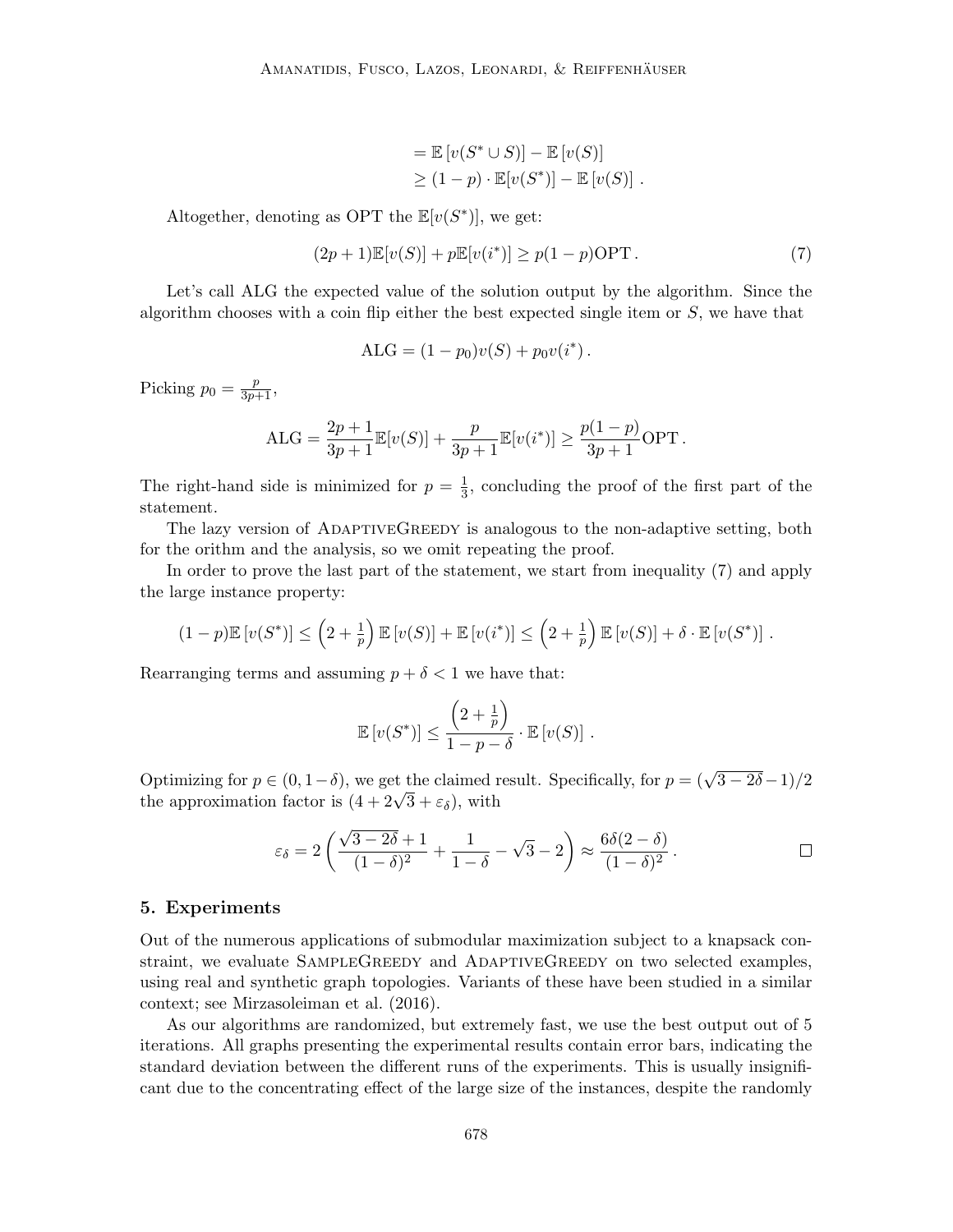initialized weights and inherent randomness of the algorithms used. For all algorithms involved, we use *lazy evaluations* with  $\varepsilon = 0.01$ . A delicate point is tuning the probabilities of acceptance  $p$  (line [9](#page-14-2) of ADAPTIVEGREEDY) for improved performance. While the choices of  $p$  in [Theorems 2](#page-7-1) and [5](#page-15-1) minimize our analysis of the theoretical worst-case approximation, there are two factors that suggest a value much closer to 1 works best in practice: the small value of any singleton solution, and the much better guarantee of [Lemma 5](#page-10-2) for most widely used non-monotone submodular objectives. We do not micro-optimize for  $p$ but rather choose uniformly at randomly from [0.9, 1].

**Video Recommendation:** Suppose we have a large collection  $E$  of videos from various categories (represented as possibly intersecting subsets  $C_1, \ldots, C_k \subseteq E$ ) and we want to design a recommendation system. When a user inputs a subset of categories and a target total length B, the system should return a set of videos from the selected categories of total duration at most B that maximizes an appropriate objective function. (Of course, instead of time here, we could use costs and a budget constraint.) Each video has a rating and there is some measure of similarity between any two videos. We use a weighted graph on E to model the latter: each edge  $\{i, j\}$  between two videos i and j has a weight  $w_{ij} \in [0, 1]$ capturing the percentage of their similarity. To pave the way for our  $v(\cdot)$ , we start from the auxiliary objective  $f(S) = \sum_{i \in S} \sum_{j \in E} w_{ij} - \lambda \sum_{i \in S} \sum_{j \in S} w_{ij}$ , for some  $\lambda \ge 1$  [\(Lin and](#page-27-8) [Bilmes, 2010;](#page-27-8) [Mirzasoleiman et al., 2016\)](#page-28-5). This is a maximal marginal relevance inspired objective [\(Carbinell and Goldstein, 2017\)](#page-24-8) that rewards coverage, while penalizing similarity. For  $\lambda = 1$ , internal similarities are irrelevant and f becomes a cut function. However, one can penalize similarities even more severely as f is submodular for  $\lambda \geq 1$  (e.g., [Lin and](#page-27-8) [Bilmes](#page-27-8) [\(2010\)](#page-27-8) use  $\lambda = 5$ ).

In order to mimic the effect of a partition matroid constraint, i.e., the avoidance of many videos from the same category, we may use two parameters  $\lambda \geq 1, \mu \geq 0$ . While  $\lambda$  is as above,  $\mu$  puts extra weight on similarities between videos that belong to the same category. That leads to a more general auxiliary objective  $g(S) = \sum_{i \in S} \sum_{j \in E} w_{ij} - \sum_{i \in S} \sum_{j \in S} (\lambda +$  $\chi_{ij}\mu\psi_{ij}$ , where  $\chi_{ij}$  is equal to 1 if there exists  $\ell$  such that  $i, j \in C_\ell$  and 0 otherwise. To interpolate between choosing highly rated videos and videos that represent well the whole collection, here we use the submodular function  $v(S) = \alpha \sum_{i \in S} \rho_i + \beta g(S)$  for  $\alpha, \beta \geq 0$ , where  $\rho_i$  is the rating of video i. We use  $\lambda = 3$ ,  $\mu = 7$  and set the parameters  $\alpha, \beta$  so that the two terms are of comparable size.

We evaluate SAMPLEGREEDY on an instance based on the latest version of the [Movie-](https://grouplens.org/datasets/movielens/25m/)[Lens dataset](https://grouplens.org/datasets/movielens/25m/) [\(Harper and Konstan, 2015\)](#page-27-9), which includes 62000 movies, 13816 of which have *both* user-generated tags and ratings.

We calculate the weights  $w_{ij}$  using these tags while the costs are drawn independently from  $U(0, 1)$ . These tag vectors are *not* normalized and have no additional structure, other than each coordinate being restricted to  $[0, 1]$ . We define the similarity  $w_{ij}$  between two movies  $i, j$  as:

$$
w_{ij} = \sqrt{\sum_{k=1}^{1128} \left( \min\{t_k^i, t_k^j\} \right)^2}.
$$

In other words, it is the L2 norm of the *coordinate-wise minimum* of  $t^i$  and  $t^j$ . This metric was chosen so that if *both* movies have a high value in some tag, this counts as a much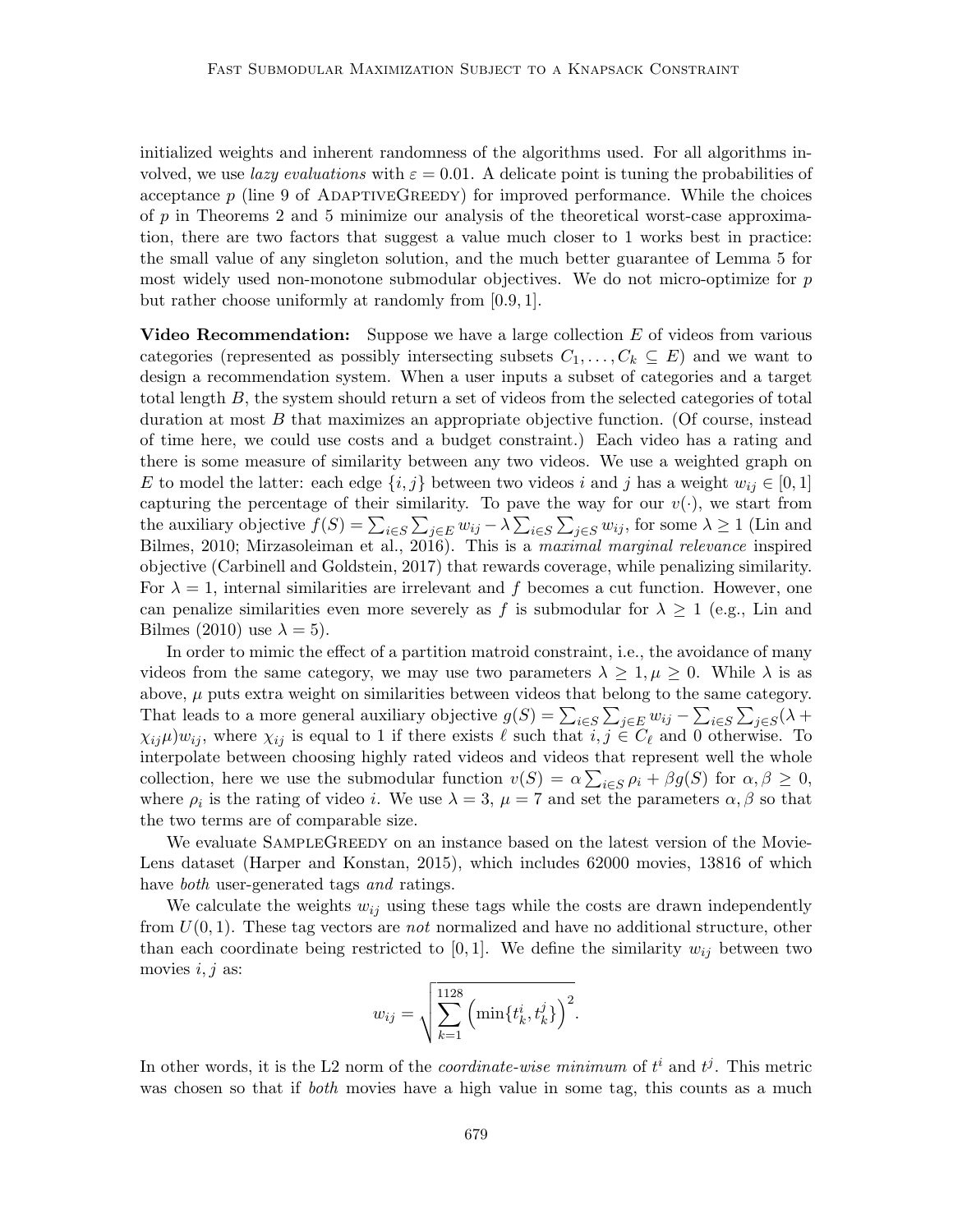stronger similarity than one having a high value and the other a low one. For example, if we consider an inner product metric, any movie with all tags set to 1 would be as similar as possible to all other movies, even though it would include many tags that would be missing from the others. In particular, any movie would appear more similar to the all 1 movie than to itself! Choosing the minimum of both tags avoids this issue. Another possibility would be to normalize each tag vector before taking the inner product, to obtain the *cosine* similarity. Although this alleviates some of the issues, there is some information loss as one movie could meaningfully have higher scores in all tags than another one; tags are not mutually exclusive. Ultimately any sensible metric has advantages and disadvantages and the exact choice has little bearing on our results. The similarity scores are then divided by their maximum as a final normalization step.

We compare against the FANTOM algorithm of [Mirzasoleiman et al.](#page-28-5) [\(2016\)](#page-28-5) as it is the only other algorithm with a provable approximation guarantee that runs in reasonable time. Continuous greedy approaches [\(Feldman et al., 2011\)](#page-26-5) or the repeated greedy of [Gupta et al.](#page-26-7) [\(2010\)](#page-26-7) are prohibitively slow. SampleGreedy consistently performs better than FANTOM for a wide range of budgets [\(Fig. 1a\)](#page-20-0). Plotting the number of function evaluations against the budget, SAMPLEGREEDY is much faster [\(Fig. 1d\)](#page-20-0) despite the fact that it is run 5 times!

The experiment was repeated 5 times. The budget is represented as a fraction of the total cost starting at 1/100 and geometrically increasing to 1/10 in 10 steps. The total computation time was around 3 hours.

<span id="page-19-0"></span>**Remark 1.** The running time of FANTOM for fixed  $\varepsilon$  is  $O(nr \log n)$ , where r is the cardinality of the largest feasible solution. For a knapsack constraint this translates to  $O(n^2 \log n)$ . To be as fair as possible, we implemented FANTOM using lazy evaluations, which improves the number of evaluations of the objective function to  $O(n \log^2 n)$  and is indeed much faster in practice, for the knapsack sizes we consider. Even so, our SampleGreedy is faster by a factor of  $\Omega(\log n)$  which, including the improvement in the constants involved, still makes a huge difference. Note that in both [Figs. 1d](#page-20-0) and [1e](#page-20-0) one can discern the superlinear increase of the function evaluations for FANTOM but not for SampleGreedy.

**Remark 2.** The role of our parameter p is different from that of the  $\varepsilon$  precision parameter in FANTOM. The role of  $\varepsilon$  in [\(Mirzasoleiman et al., 2016\)](#page-28-5) is to control the density of the search space grid. The behaviour of the solution for varying  $\varepsilon$  is roughly monotone, i.e., the smaller the  $\varepsilon$ , the finer the grid, generally yielding better solutions and requiring more value queries. In our case, the instance-specific optimal  $p$  is unknown and reflects, to some extent and roughly speaking, "how non-monotone the function is". Picking smaller values for  $\varepsilon$  in our experiments, would slightly improve the quality of the solution output by FANTOM, but would also increase its run time to the point where it would become impractical to run it for any large instances. Choosing  $\varepsilon = 1$ , we believe that we give a fair and reasonable comparison.

Influence-and-Exploit Marketing: Consider a seller of a single digital good (i.e., producing extra units of the good comes at no extra cost) and a social network on a set  $E$ of potential buyers. Suppose that the buyers influence each other and this is quantified by a weight  $w_{ij}$  on each edge  $\{i, j\}$  between buyers i and j. Each buyer's value for the good depends on who owns it within her immediate social circle and how they influence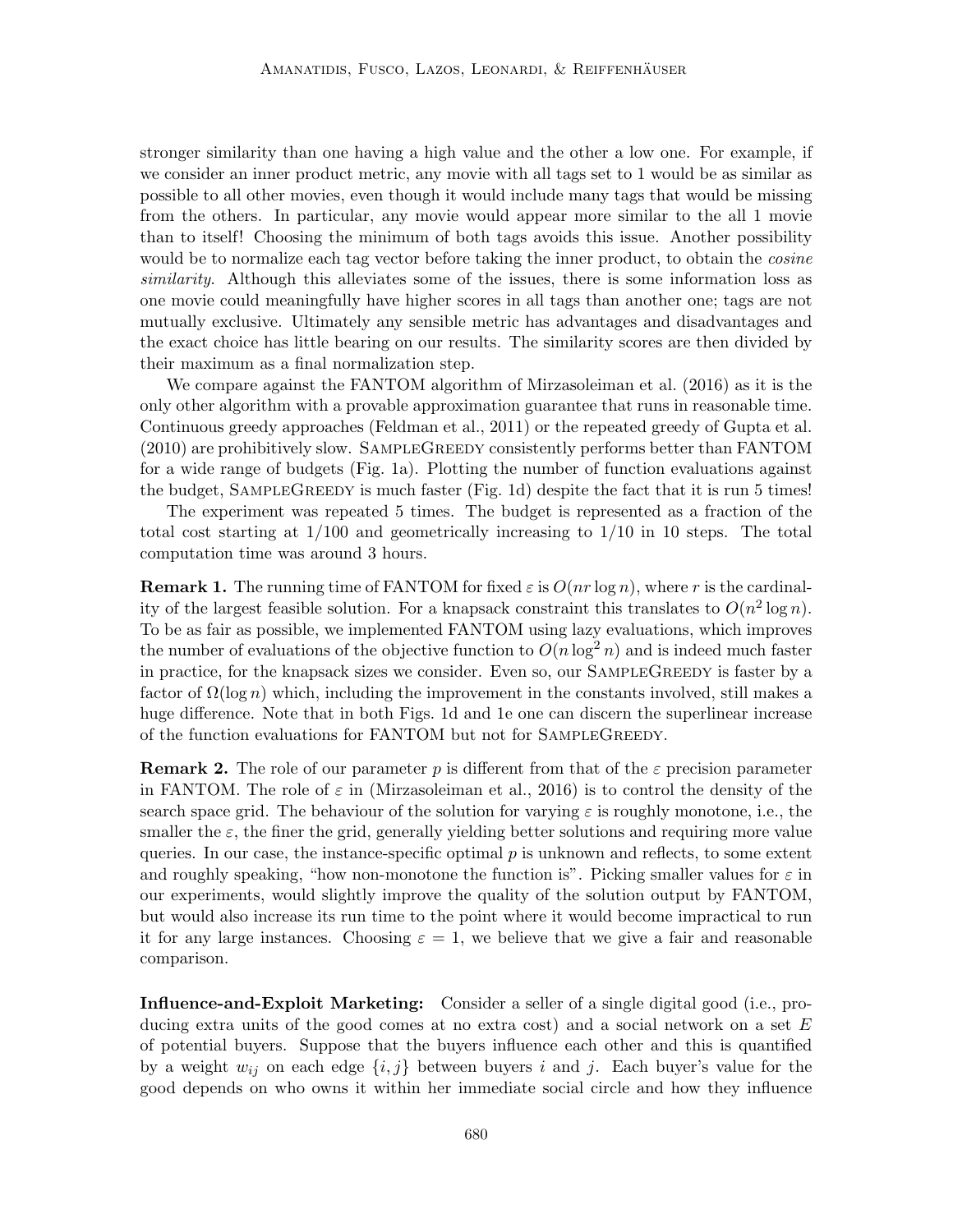<span id="page-20-0"></span>

Figure 1: The four plots on the left compare the performance and the number of function evaluations of SampleGreedy and FANTOM on the video recommendation problem for the MovieLens dataset (a), (d) and on the maximum weighted cut problem on random graphs (b), (e). Since no  $\varepsilon \leq 1$ affected the performance of FANTOM noticeably before becoming too computationally expensive, we used  $\varepsilon = 1$  to achieve the maximum possible speedup. The plots on the far right illustrate the performance of ADAPTIVEGREEDY (ignoring single item solutions, i.e.,  $p_0 = 0$ ) on the influenceand-exploit problem for two distinct topologies: the YouTube graph (c) and random graphs (f). All budgets are shown as fractions of the total cost.

her. A possible revenue-maximizing strategy for the seller is to first give the item for free to a selected set S of influential buyers (influence phase) and then extract revenue by selling to each of the remaining buyers at a price matching their value for the item due to the influential nodes (exploit phase). Here we further assume, similarly to the adaptation of this model by [Mirzasoleiman et al.](#page-28-5) [\(2016\)](#page-28-5), that each buyer comes with a cost of convincing her to advertise the product to her friends. The seller has a budget  $B$  and the set  $S$  should be such that  $\sum_{i \in S} c_i \leq B$ .

We adopt the generalization of the *Concave Graph Model* of [Hartline et al.](#page-27-10) [\(2008\)](#page-27-10) to non-monotone functions [\(Babaei et al., 2013\)](#page-24-0). Each buyer  $i \in E$  is associated with a nonnegative concave function  $f_i$ . For any  $i \in E$  and any set  $S \subset E \setminus \{i\}$  of agents already owning the good, the value of i for it is  $v_i(S) = f_i(\sum_{j \in S \cup \{i\}} w_{ij})$ . The total potential revenue  $v(S) = \sum_{i \in E \setminus S} v_i(S)$  that we aim to maximize is a non-monotone submodular function. Besides the theoretical guarantees for influence-and-exploit marketing in the Bayesian setting [\(Hartline et al., 2008\)](#page-27-10), there are strong experimental evidence of its performance in practice [\(Babaei et al., 2013\)](#page-24-0). The problem generalizes naturally to different stochastic in practice (Babaer et al., 2015). The problem generalizes haturally to different stochastic versions. We assume that the valuation function of each buyer i is of the form  $f_i(x) = a_i \sqrt{x}$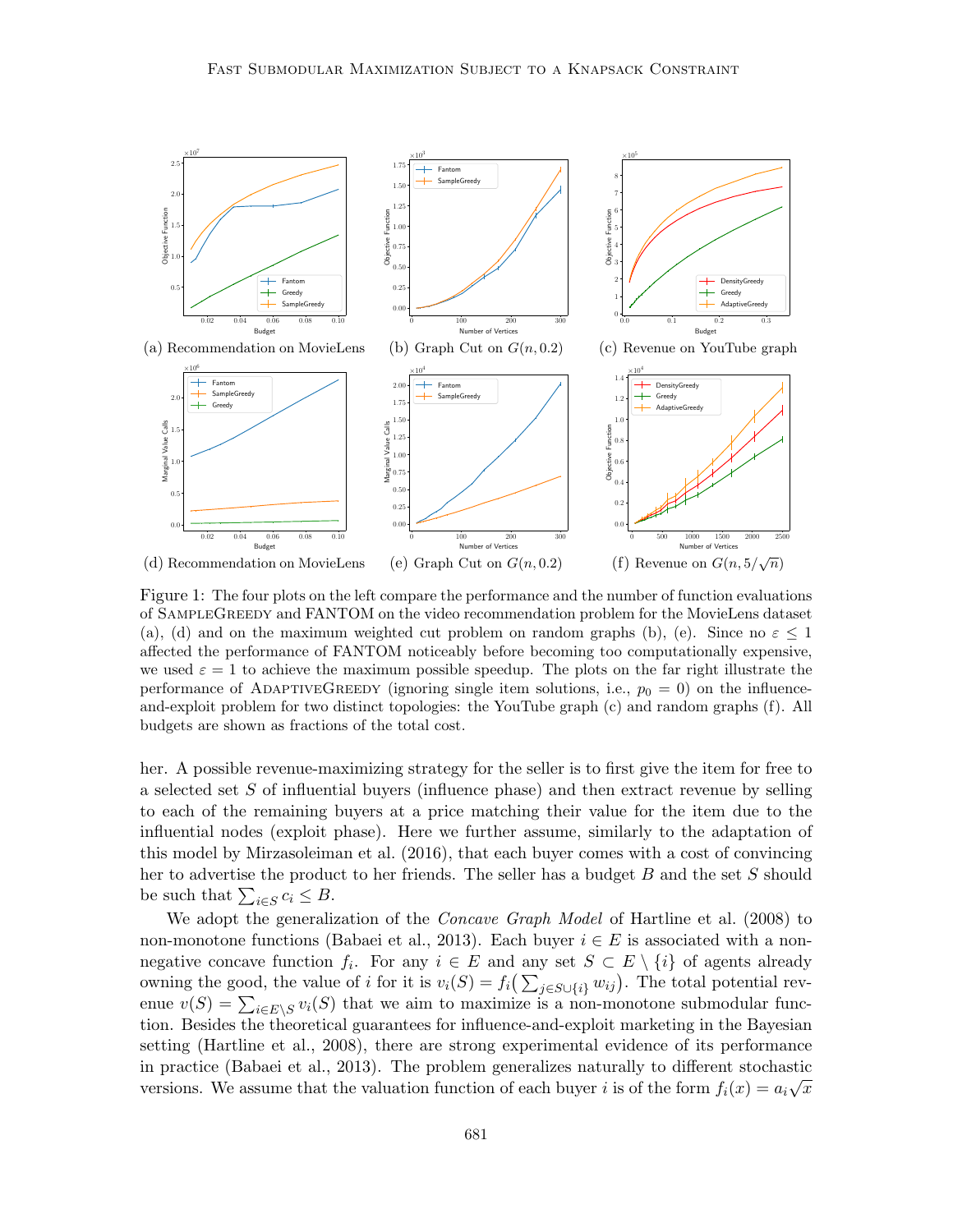where  $a_i$  is drawn independently from a Pareto Type II distribution with  $\lambda = 1, \alpha = 2$ . We only learn the exact value of a buyer when we give the good for free to someone in her neighborhood.

We evaluate ADAPTIVEGREEDY on an instance based on the [YouTube graph](https://snap.stanford.edu/data/com-Youtube.html) [\(Yang and](#page-29-2) [Leskovec, 2015\)](#page-29-2), containing 1,134,890 vertices. The (known) weights are drawn independently from  $U(0, 1)$ , and the costs are proportional to the sum of the weights of the incident edges. As AdaptiveGreedy is the first adaptive algorithm for the problem, we compare with non-adaptive alternatives like  $Greedy^3$  $Greedy^3$  and  $Density~Greedy^4$  $Density~Greedy^4$  for different values of the budget. ADAPTIVEGREEDY outperforms the alternatives by up to  $20\%$  [\(Fig. 1c\)](#page-20-0).

We observe similar improvements for Erdős-Rényi random graphs of different sizes and edge probability  $5/\sqrt{n}$  and a fixed budget of 10% of the total cost [\(Fig. 1f\)](#page-20-0).

<span id="page-21-2"></span>For the YouTube graph, the experiment was repeated 5 times for a budget starting at  $1/100$  of the total cost and geometrically increasing to  $1/3$  in 20 steps, leading to a total computation time of 7 hours. For the Erdős–Rényi graph with *n* vertices and edge probability  $5/\sqrt{n}$  it was repeated 10 times, for n starting at 50 and geometrically increasing to 2500 in 20 steps, taking approximately 10 minutes.



Figure 2: The plots illustrate the performance of ADAPTIVEGREEDY (ignoring single item solutions, i.e.,  $p_0 = 0$ ) on the influence maximization problem for two distinct topologies: the Epinions graph (a) and random graph (b). All budgets are shown as fractions of the total cost.

Influence Maximization: This setting is similar to influence-and-exploit marketing, focusing just on maximizing the number of people influenced. Consider a social network where each user could become an 'influencer', by posting about the product we are trying to promote. Their friends on the platform would see this and might favourably change their opinion. Similar to [Breuer et al.](#page-24-9) [\(2020\)](#page-24-9), we assume that each user has an independent probability q of being influenced by any influencer adjacent to them. Formally given the set of influencers  $S$ , for the probability that each user i is influenced is:

$$
\begin{cases} 0, \text{for } i \in S \\ 1 - (1 - q)^{N_S(i)}, \text{for } i \notin S \end{cases}
$$

.

One difference from [Breuer et al.](#page-24-9) [\(2020\)](#page-24-9) is that influencers do not count towards maximizing the objective: this makes the instance non-monotone submodular. Moreover, as we did for

<span id="page-21-0"></span><sup>3.</sup> The simple greedy algorithm that in each step picks the element with the largest marginal value.

<span id="page-21-1"></span><sup>4.</sup> The greedy part of Wolsey's algorithm [\(Wolsey, 1982\)](#page-29-0).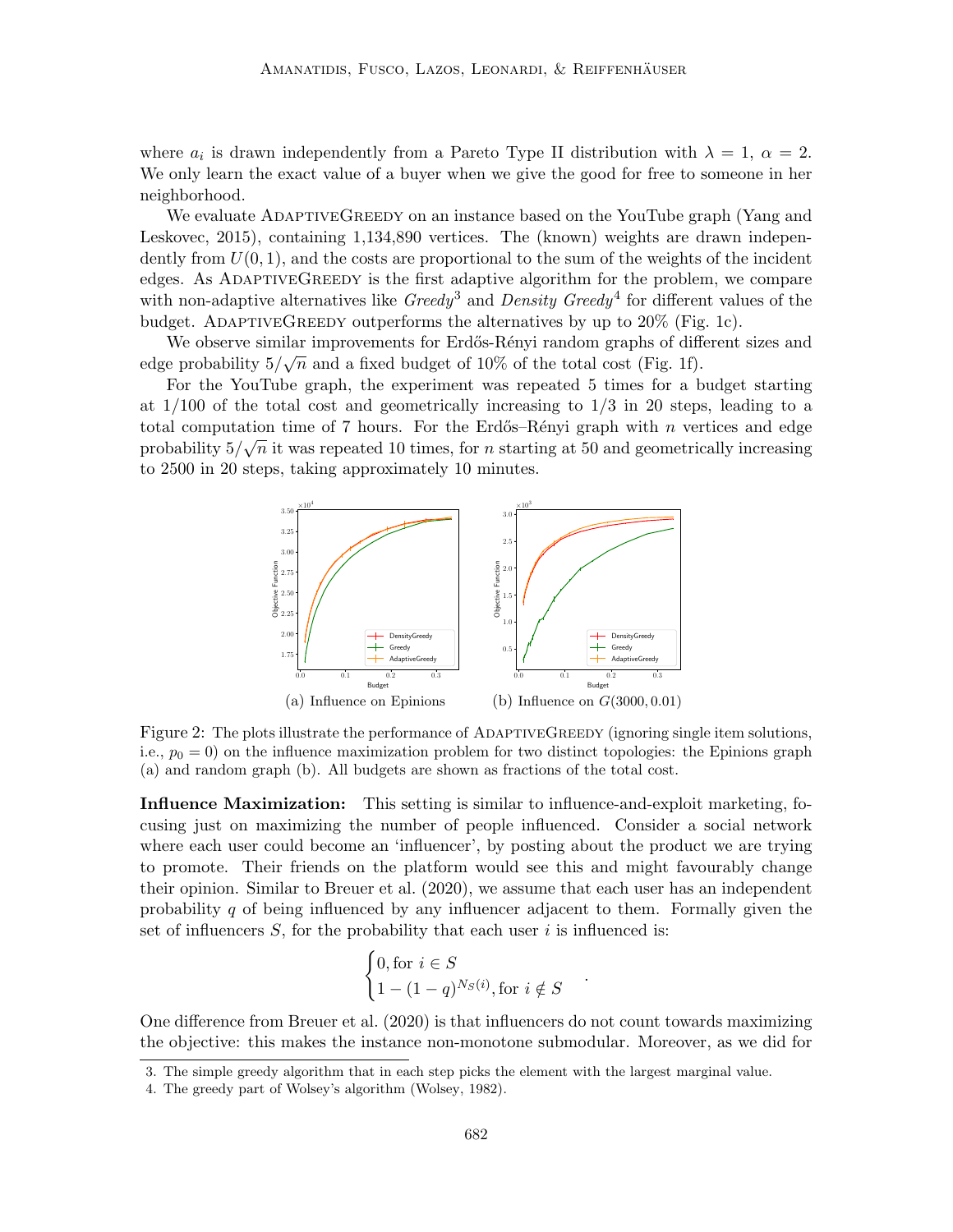influence-and-exploit marketing, we consider the adaptive version: whenever an influencer is added to the set  $S$ , any of their uninfluenced neighbours might indendently become influenced with probability  $q$ , updating the expected marginals accordingly.

In [Figure 2](#page-21-2) we evaluate ADAPTIVEGREEDY on an instance based on the [Epinions net](https://snap.stanford.edu/data/soc-Epinions1.html)[work graph](https://snap.stanford.edu/data/soc-Epinions1.html) [\(Richardson et al., 2003\)](#page-28-10), containing 75,879 nodes and 508,837 edges. We have set  $q = 0.2$  and the cost of each node is drawn from  $U[0, 1]$ . As before, we compare ADAPtiveGreedy to Greedy and Density Greedy, repeating the experiment 5 times for budgets ranging from  $1/100$  to  $1/30$  of the total cost. We observe that ADAPTIVEGREEDY is tied with Density Greedy and performs significantly better than Greedy. The most likely reason for this decreased separation between the different algorithms is that this objective is more benign: especially for small budgets, the non-monotone aspect is muted and the knowledge obtained from adding an element to  $S$  is not as useful as it was for influence-and-exploit marketing. We also repeat the same experiment for the  $G(3000, 0.01)$  random graph.

Maximum Weighted Cut: Beyond the above applications, we would like to compare SAMPLEGREEDY to FANTOM with respect to both their performance and the number of value oracle calls as n grows. We turn to *weighted cut functions*—one of the most prominent subclasses of non-monotone submodular functions—on dense Erdős–Rényi random graphs with edge probability 0.2. The weights and the costs are drawn independently and uniformly from  $[0,1]$  and the budget is fixed to 15% of the total cost. Again SAMPLEGREEDY consistently performs better than FANTOM, albeit by 5–15% [\(Fig. 1b\)](#page-20-0). In terms of running time, there is a large difference in favor of SAMPLEGREEDY (even for multiple runs), while the superlinear increase for FANTOM is evident [\(Fig. 1e\)](#page-20-0). The experiment was repeated 10 times for n starting at 10 and increasing geometrically to 300 in 20 steps, requiring approximately 5 minutes.

Since here SAMPLEGREEDY and FANTOM are quite close to each other in terms of performance and Greedy would lie only slightly below the plot of SampleGreedy, so to improve the readability of [Fig. 1b](#page-20-0) we have removed Greedy from this comparison.

**Remark 3.** Based on the theoretical query complexities, one would expect the comparison between FANTOM and SAMPLEGREEDY in [Figs. 1d](#page-20-0) and [1e](#page-20-0) to be qualitatively similar to  $n \log^2 n$  vs.  $n \log n$ . However, while FANTOM clearly exhibits a superlinear dependence of the query complexity on the input size, SampleGreedy does not. The reason for this is that, in practice, lazy evaluations often result in much less than  $\log n$  evaluations per element. So, what we see in [Figs. 1d](#page-20-0) and [1e](#page-20-0) is closer to  $n \log n$  vs. n.

A roadmap for practitioners. Although we consider our work to be a theoretical paper, SAMPLEGREEDY is the first constant factor approximation algorithm for non-monotone submodular maximization with knapsack constraints that needs only  $O(n \log n)$  value queries and can be applied in practice wherever Density Greedy can. Moreover, in the considered experiments it outperforms the state of the art, FANTOM. In some instances, the heuristic Density Greedy outputs marginally better solutions than SAMPLEGREEDY, albeit at the expense of offering no theoretical approximation guarantee (as we have argued in the Introduction). From a practical point of view, a reasonable strategy is to start with Density Greedy (SampleGreedy for  $p = 1$ ), and then gradually reduce p, tuning it to the effective non-monotonicity of the instance at hand. Note that as soon as  $p$  is a constant factor away from 1, SampleGreedy guarantees a constant factor approximation to the optimal solution.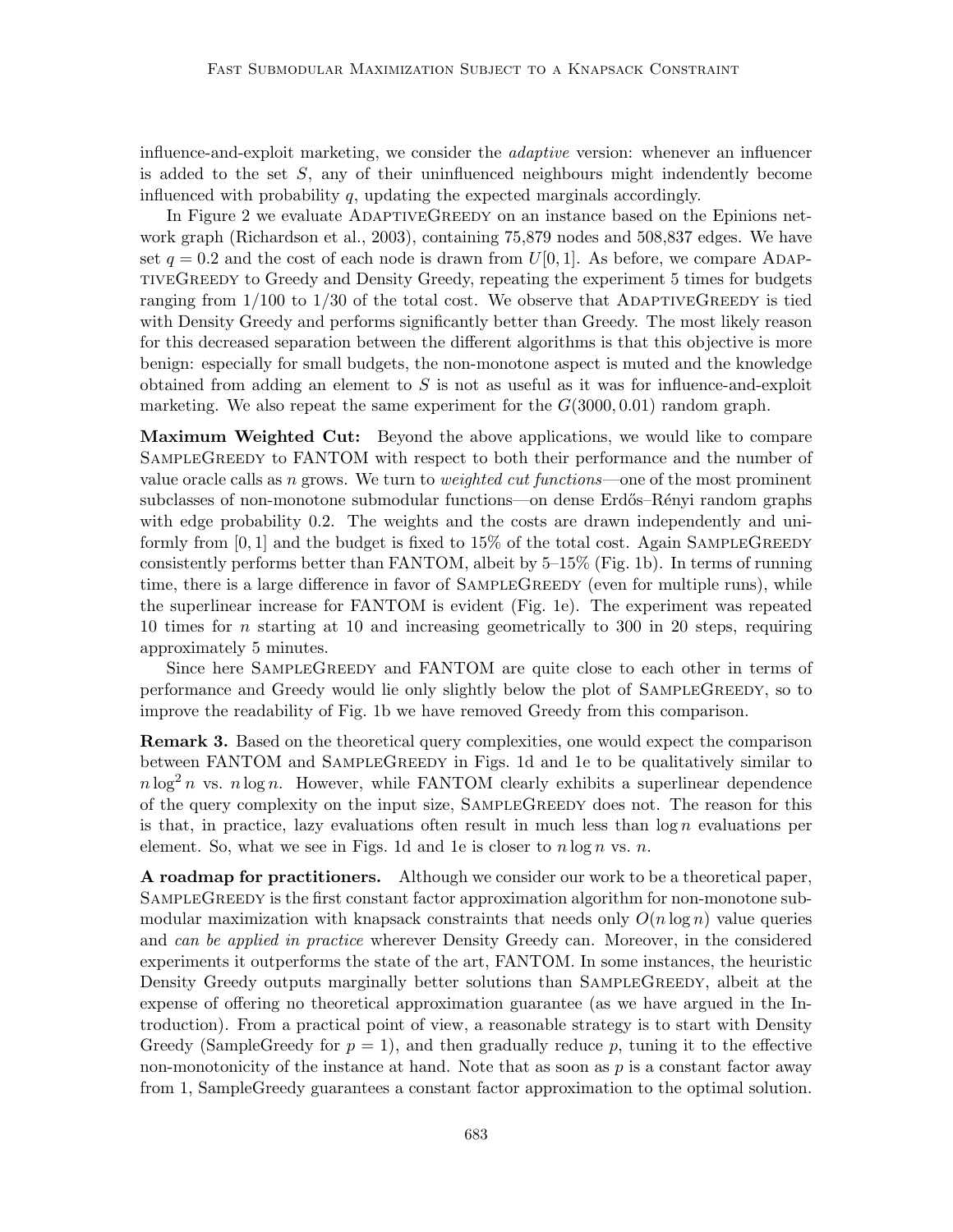# 6. Conclusions

The proposed random greedy method yields a considerable improvement over state-of-theart algorithms, especially, but not exclusively, regarding the handling of huge instances. With all the subtleties of our work affecting solely our analysis, the algorithm remains strikingly simple and we are confident this will also contribute to its use in practice. Simultaneously, this very simplicity translates into a generality that can be employed to achieve comparably good results for a variety of settings; we demonstrated this in the case of the adaptive submodularity setting.

Specifically, we expect that our approach can be directly utilised to improve the performance and running time of algorithms that now use some variant of the algorithm of [Gupta et al.](#page-26-7) [\(2010\)](#page-26-7). Such examples include the distributed algorithm of [da Ponte Bar](#page-25-5)[bosa et al.](#page-25-5) [\(2015\)](#page-25-5) and the streaming algorithm of [Mirzasoleiman et al.](#page-28-11) [\(2018\)](#page-28-11) in the case of a knapsack constraint. We further suspect that the same algorithmic principle can be applied in the presence of incentives. This would largely improve the current state of the art in budget-feasible mechanism design for non-monotone objectives [\(Chen et al., 2011;](#page-25-11) [Amanatidis et al., 2019\)](#page-24-10).

A different direction would be to try other greedy algorithms for monotone objectives as a starting point. For instance, the 2-approximation algorithm of [Yaroslavtsev et al.](#page-29-1) [\(2020\)](#page-29-1) could potentially yield a better approximation ratio for the standard algorithmic setting. Unfortunately, it does not seem possible to translate more involved algorithms like that one to the adaptive setting, where one has to commit to all of their past choices.

Finally, a major question here is whether the same high level approach is valid even in the presence of additional combinatorial constraints. In particular, is it possible to achieve similar guarantees as FANTOM for a  $p$ -system and multiple knapsack constraints using only  $O(n \log n)$  value queries?

#### Acknowledgments

This work was supported by the ERC Advanced Grant 788893 AMDROMA "Algorithmic and Mechanism Design Research in Online Markets", the NWO project No. VI.Veni.192.153, and the MIUR PRIN project ALGADIMAR "Algorithms, Games, and Digital Markets".

#### References

- <span id="page-23-0"></span>Alaluf, N., Ene, A., Feldman, M., Nguyen, H. L., and Suh, A. (2020). Optimal streaming algorithms for submodular maximization with cardinality constraints. In Proceedings of the 47th International Colloquium on Automata, Languages, and Programming, ICALP 2020, July 8-11, 2020, Saarbrücken, Germany (Virtual Conference), volume 168 of  $LIPIs$ , pages 6:1–6:19. Schloss Dagstuhl - Leibniz-Zentrum für Informatik.
- <span id="page-23-1"></span>Amanatidis, G., Fusco, F., Lazos, P., Leonardi, S., Marchetti-Spaccamela, A., and Reiffenhäuser, R.  $(2021)$ . Submodular maximization subject to a knapsack constraint: Combinatorial algorithms with near-optimal adaptive complexity. In Meila, M. and Zhang, T., editors, Proceedings of the 38th International Conference on Machine Learning, ICML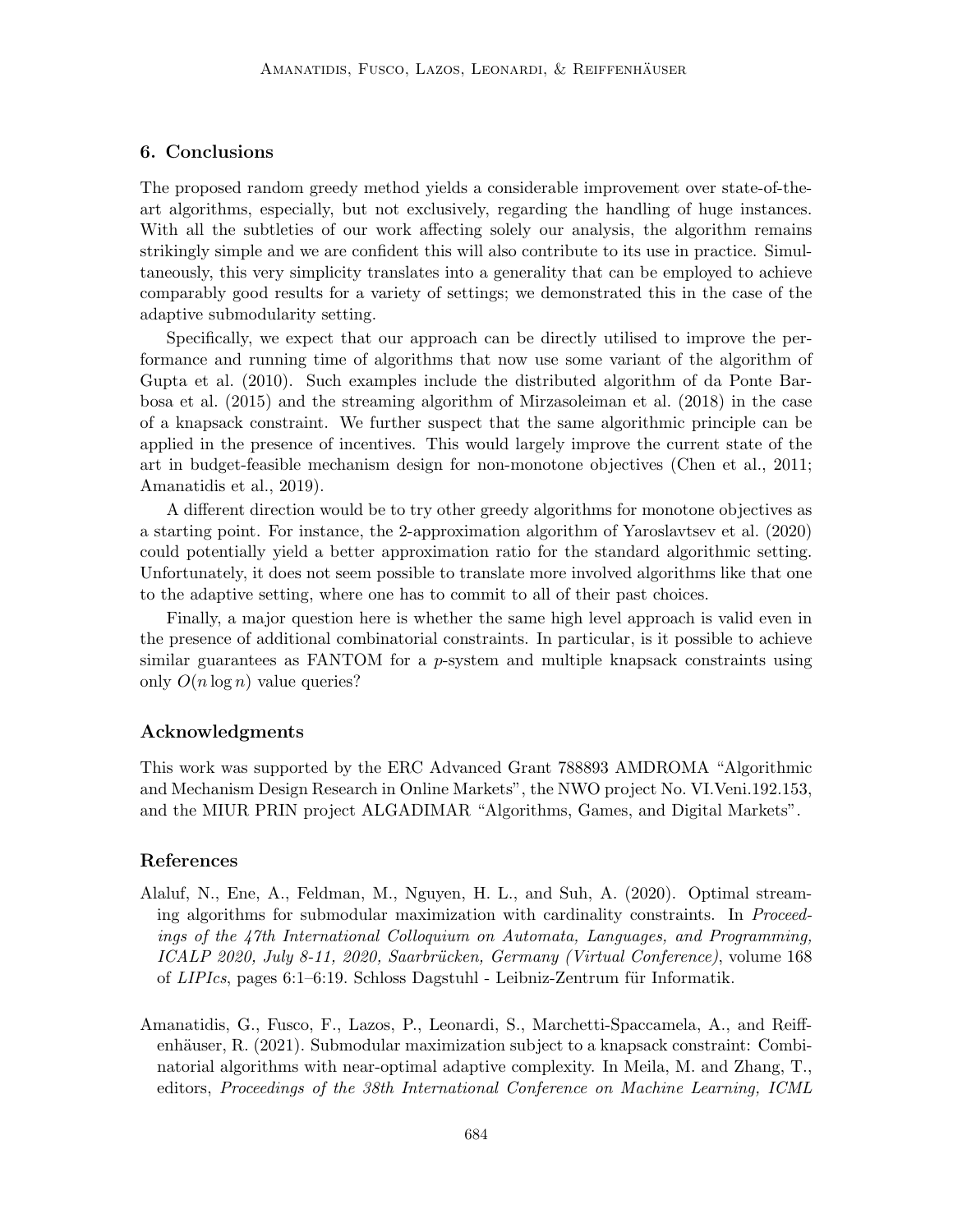2021, 18-24 July 2021, Virtual Event, volume 139 of Proceedings of Machine Learning Research, pages 231–242. PMLR.

- <span id="page-24-5"></span>Amanatidis, G., Fusco, F., Lazos, P., Leonardi, S., and Reiffenhäuser, R. (2020). Fast adaptive non-monotone submodular maximization subject to a knapsack constraint. In Advances in Neural Information Processing Systems 33: Annual Conference on Neural Information Processing Systems 2020, NeurIPS 2020, December 6-12, 2020, virtual.
- <span id="page-24-10"></span>Amanatidis, G., Kleer, P., and Schäfer, G. (2019). Budget-feasible mechanism design for non-monotone submodular objectives: Offline and online. In Proceedings of the 2019 ACM Conference on Economics and Computation, EC 2019, Phoenix, AZ, USA, June 24-28, 2019, pages 901–919. ACM.
- <span id="page-24-0"></span>Babaei, M., Mirzasoleiman, B., Jalili, M., and Safari, M. A. (2013). Revenue maximization in social networks through discounting. Social Netw. Analys. Mining, 3(4):1249–1262.
- <span id="page-24-2"></span>Badanidiyuru, A., Mirzasoleiman, B., Karbasi, A., and Krause, A. (2014). Streaming submodular maximization: massive data summarization on the fly. In The 20th ACM SIGKDD International Conference on Knowledge Discovery and Data Mining, KDD '14, New York, NY, USA - August 24 - 27, 2014, pages 671–680. ACM.
- <span id="page-24-7"></span>Balkanski, E., Rubinstein, A., and Singer, Y. (2019). An exponential speedup in parallel running time for submodular maximization without loss in approximation. In Proceedings of the Thirtieth Annual ACM-SIAM Symposium on Discrete Algorithms, SODA 2019, San Diego, California, USA, January 6-9, 2019, pages 283–302. SIAM.
- <span id="page-24-6"></span>Balkanski, E. and Singer, Y. (2018). The adaptive complexity of maximizing a submodular function. In Proceedings of the 50th Annual ACM SIGACT Symposium on Theory of Computing, STOC 2018, Los Angeles, CA, USA, June 25-29, 2018, pages 1138–1151. ACM.
- <span id="page-24-1"></span>Boodaghians, S., Fusco, F., Lazos, P., and Leonardi, S. (2020). Pandora's box problem with order constraints. In EC '20: The 21st ACM Conference on Economics and Computation, Virtual Event, Hungary, July 13-17, 2020, pages 439–458. ACM.
- <span id="page-24-3"></span>Bradac, D., Singla, S., and Zuzic, G. (2019). (near) optimal adaptivity gaps for stochastic multi-value probing. In APPROX-RANDOM, volume 145 of LIPIcs, pages 49:1–49:21. Schloss Dagstuhl - Leibniz-Zentrum für Informatik.
- <span id="page-24-9"></span>Breuer, A., Balkanski, E., and Singer, Y. (2020). The FAST algorithm for submodular maximization. In ICML, volume 119 of Proceedings of Machine Learning Research, pages 1134–1143. PMLR.
- <span id="page-24-4"></span>Buchbinder, N., Feldman, M., Naor, J., and Schwartz, R. (2014). Submodular maximization with cardinality constraints. In Proceedings of the Twenty-Fifth Annual ACM-SIAM Symposium on Discrete Algorithms, SODA 2014, Portland, Oregon, USA, January 5-7, 2014, pages 1433–1452. SIAM.
- <span id="page-24-8"></span>Carbinell, J. and Goldstein, J. (2017). The use of MMR, diversity-based reranking for reordering documents and producing summaries. SIGIR Forum, 51(2):209–210.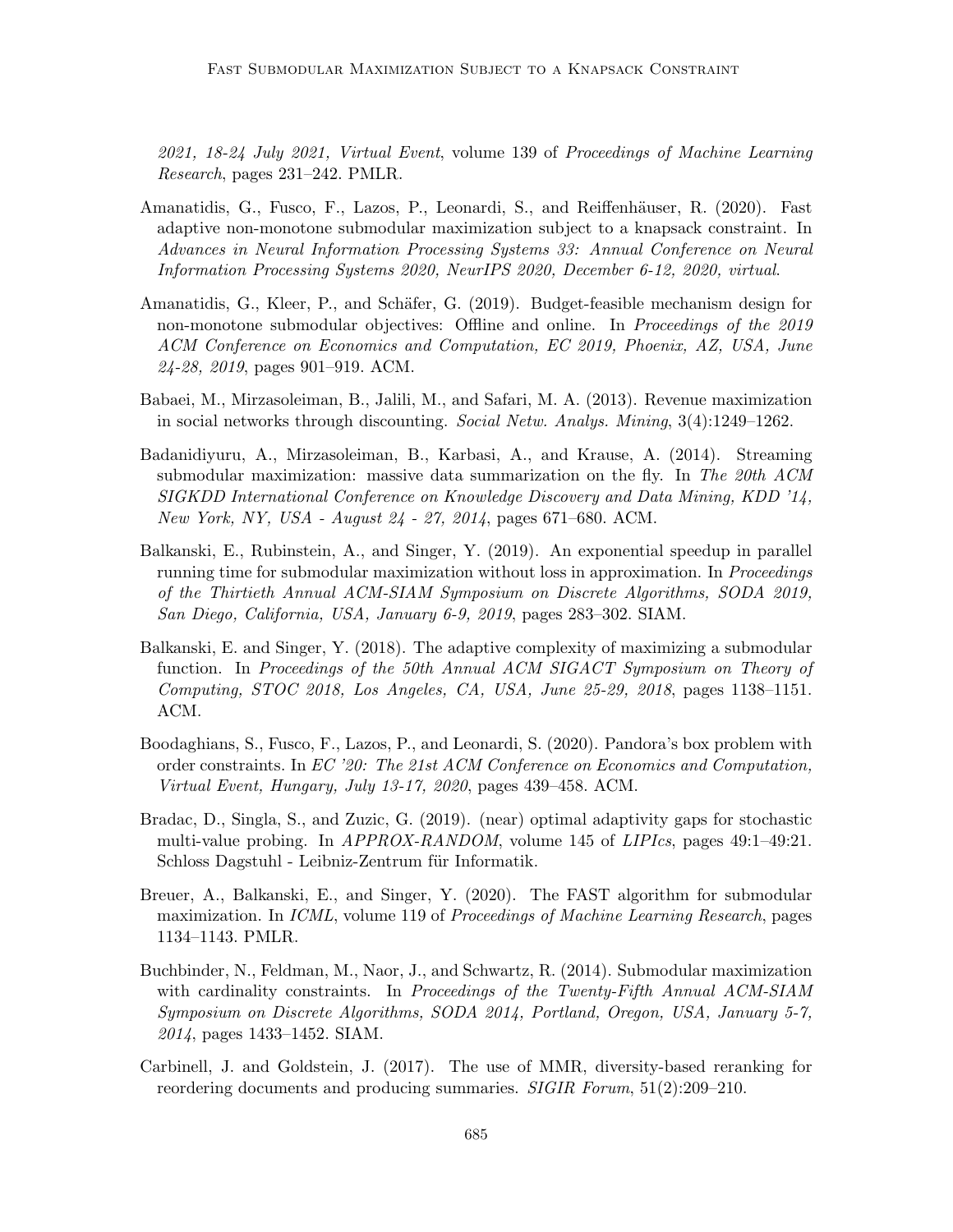- <span id="page-25-4"></span>Chekuri, C., Gupta, S., and Quanrud, K. (2015a). Streaming algorithms for submodular function maximization. In Automata, Languages, and Programming - 42nd International Colloquium, ICALP 2015, Kyoto, Japan, July 6-10, 2015, Proceedings, Part I, volume 9134 of Lecture Notes in Computer Science, pages 318–330. Springer.
- <span id="page-25-9"></span>Chekuri, C., Jayram, T. S., and Vondrák, J. (2015b). On multiplicative weight updates for concave and submodular function maximization. In Proceedings of the 2015 Conference on Innovations in Theoretical Computer Science, ITCS 2015, Rehovot, Israel, January 11-13, 2015, pages 201–210. ACM.
- <span id="page-25-8"></span>Chekuri, C., Vondrák, J., and Zenklusen, R. (2014). Submodular function maximization via the multilinear relaxation and contention resolution schemes. SIAM J. Comput., 43(6):1831–1879.
- <span id="page-25-11"></span>Chen, N., Gravin, N., and Lu, P. (2011). On the approximability of budget feasible mechanisms. In Proceedings of the Twenty-Second Annual ACM-SIAM Symposium on Discrete Algorithms, SODA 2011, San Francisco, California, USA, January 23-25, 2011, pages 685–699.
- <span id="page-25-5"></span>da Ponte Barbosa, R., Ene, A., Nguyen, H. L., and Ward, J. (2015). The power of randomization: Distributed submodular maximization on massive datasets. In ICML, volume 37 of JMLR Workshop and Conference Proceedings, pages 1236–1244. JMLR.org.
- <span id="page-25-1"></span>Das, A. and Kempe, D. (2008). Algorithms for subset selection in linear regression. In Proceedings of the 40th Annual ACM Symposium on Theory of Computing, Victoria, British Columbia, Canada, May 17-20, 2008, pages 45–54. ACM.
- <span id="page-25-2"></span>Das, A. and Kempe, D. (2018). Approximate submodularity and its applications: Subset selection, sparse approximation and dictionary selection. Journal of Machine Learning Research, 19(3):1–34.
- <span id="page-25-3"></span>Dütting, P., Fusco, F., Lattanzi, S., Norouzi-Fard, A., and Zadimoghaddam, M. (2022). Deletion robust submodular maximization over matroids. CoRR, abs/2201.13128.
- <span id="page-25-0"></span>Edmonds, J. (1971). Matroids and the greedy algorithm. Math. Program., 1(1):127–136.
- <span id="page-25-6"></span>Ene, A. and Nguyen, H. L. (2019). A nearly-linear time algorithm for submodular maximization with a knapsack constraint. In 46th International Colloquium on Automata, Languages, and Programming, ICALP 2019, July 9-12, 2019, Patras, Greece, volume 132 of  $LIPIs$ , pages 53:1–53:12. Schloss Dagstuhl - Leibniz-Zentrum für Informatik.
- <span id="page-25-10"></span>Ene, A., Nguyen, H. L., and Vladu, A. (2019). Submodular maximization with matroid and packing constraints in parallel. In Proceedings of the 51st Annual ACM SIGACT Symposium on Theory of Computing, STOC 2019, Phoenix, AZ, USA, June 23-26, 2019, pages 90–101. ACM.
- <span id="page-25-7"></span>Fadaei, S., Fazli, M., and Safari, M. (2011). Maximizing non-monotone submodular set functions subject to different constraints: Combined algorithms. Oper. Res. Lett., 39(6):447-451.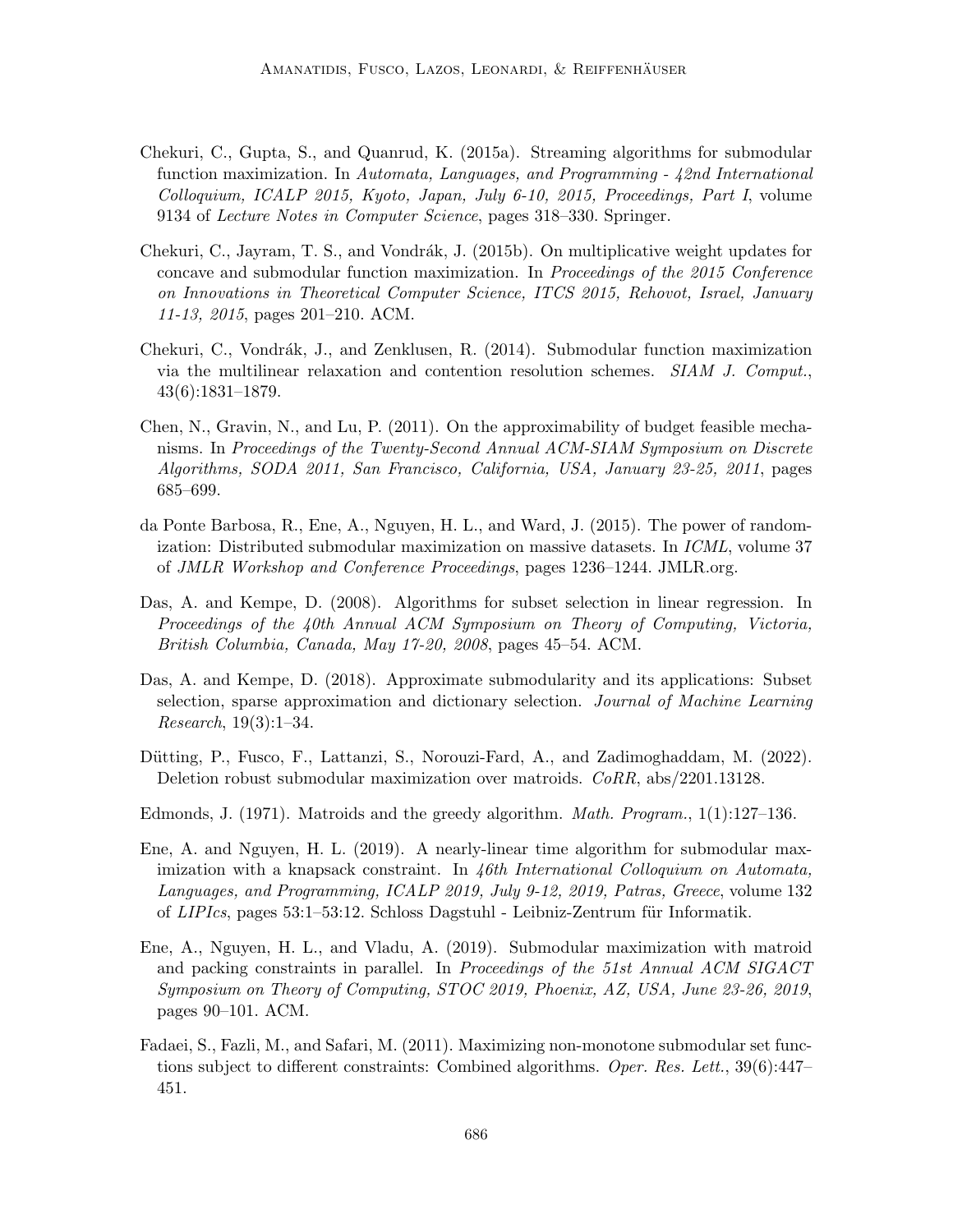- <span id="page-26-10"></span>Fahrbach, M., Mirrokni, V. S., and Zadimoghaddam, M. (2019a). Non-monotone submodular maximization with nearly optimal adaptivity and query complexity. In Proceedings of the 36th International Conference on Machine Learning, ICML 2019, 9-15 June 2019, Long Beach, California, USA, volume 97 of Proceedings of Machine Learning Research, pages 1833–1842. PMLR.
- <span id="page-26-9"></span>Fahrbach, M., Mirrokni, V. S., and Zadimoghaddam, M. (2019b). Submodular maximization with nearly optimal approximation, adaptivity and query complexity. In Proceedings of the Thirtieth Annual ACM-SIAM Symposium on Discrete Algorithms, SODA 2019, San Diego, California, USA, January 6-9, 2019, pages 255–273. SIAM.
- <span id="page-26-0"></span>Feige, U. (1998). A threshold of  $\ln(n)$  for approximating set cover. J. ACM, 45(4):634–652.
- <span id="page-26-11"></span>Feige, U., Mirrokni, V. S., and Vondrák, J. (2011). Maximizing non-monotone submodular functions. SIAM J. Comput., 40(4):1133–1153.
- <span id="page-26-6"></span>Feldman, M., Harshaw, C., and Karbasi, A. (2017). Greed is good: Near-optimal submodular maximization via greedy optimization. In Proceedings of the 30th Conference on Learning Theory, COLT 2017, Amsterdam, The Netherlands, 7-10 July 2017, volume 65 of Proceedings of Machine Learning Research, pages 758–784. PMLR.
- <span id="page-26-1"></span>Feldman, M., Karbasi, A., and Kazemi, E. (2018). Do less, get more: Streaming submodular maximization with subsampling. In Advances in Neural Information Processing Systems 31: Annual Conference on Neural Information Processing Systems, NeurIPS 2018, 3-8 December 2018, Montréal, Canada, pages 730–740.
- <span id="page-26-5"></span>Feldman, M., Naor, J., and Schwartz, R. (2011). A unified continuous greedy algorithm for submodular maximization. In IEEE 52nd Annual Symposium on Foundations of Computer Science, FOCS 2011, Palm Springs, CA, USA, October 22-25, 2011, pages 570–579. IEEE Computer Society.
- <span id="page-26-8"></span>Feldman, M. and Zenklusen, R. (2018). The submodular secretary problem goes linear. SIAM J. Comput., 47(2):330–366.
- <span id="page-26-2"></span>Golovin, D. and Krause, A. (2011). Adaptive submodularity: Theory and applications in active learning and stochastic optimization. J. Artif. Intell. Res., 42:427–486.
- <span id="page-26-3"></span>Gotovos, A., Karbasi, A., and Krause, A. (2015). Non-monotone adaptive submodular maximization. In Proceedings of the Twenty-Fourth International Joint Conference on Artificial Intelligence, IJCAI 2015, Buenos Aires, Argentina, July 25-31, 2015, pages 1996–2003. AAAI Press.
- <span id="page-26-4"></span>Gupta, A., Nagarajan, V., and Singla, S. (2017). Adaptivity gaps for stochastic probing: Submodular and XOS functions. In Proceedings of the Twenty-Eighth Annual ACM-SIAM Symposium on Discrete Algorithms, SODA 2017, Barcelona, Spain, Hotel Porta Fira, January 16-19, pages 1688–1702. SIAM.
- <span id="page-26-7"></span>Gupta, A., Roth, A., Schoenebeck, G., and Talwar, K. (2010). Constrained non-monotone submodular maximization: Offline and secretary algorithms. In Internet and Network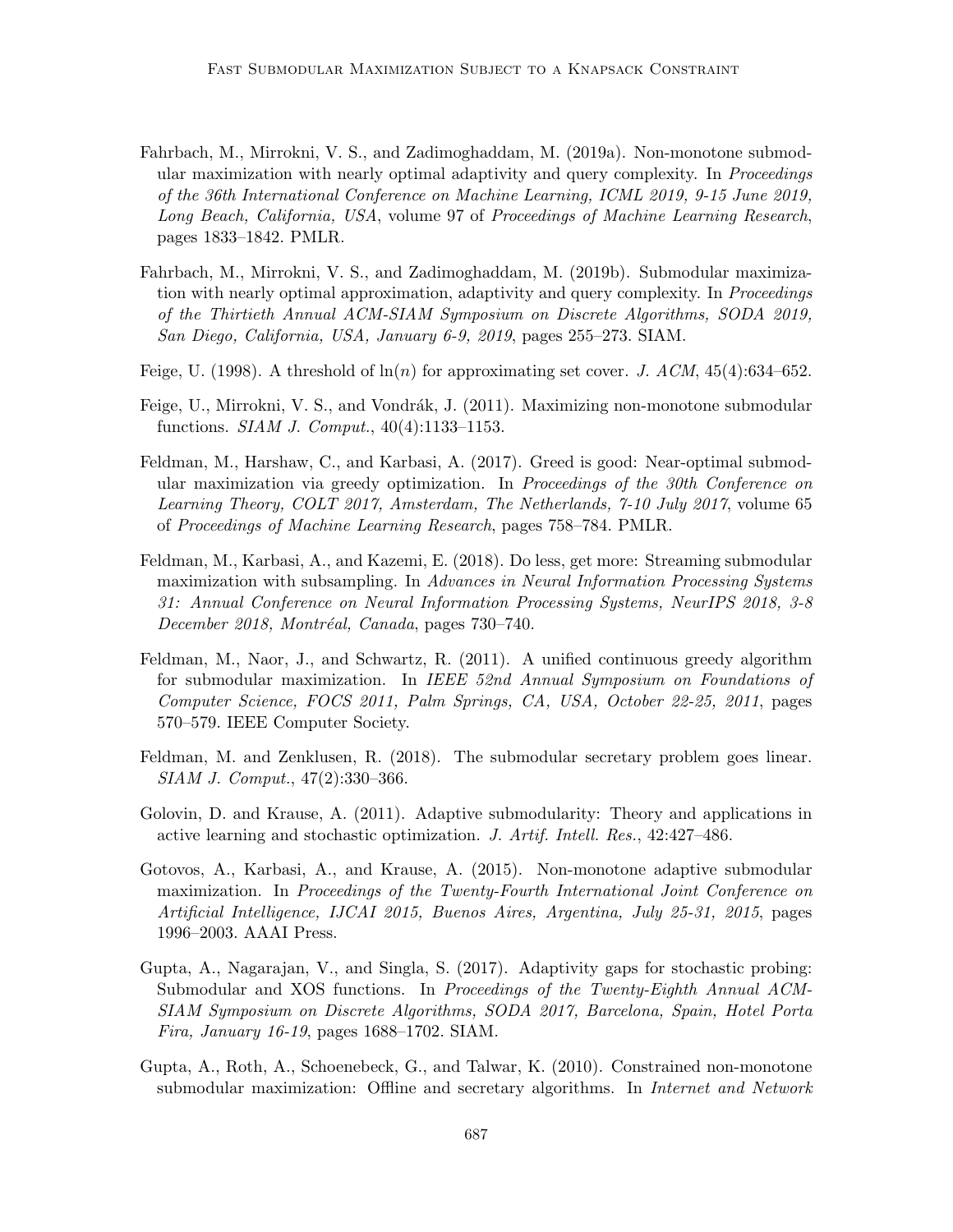Economics - 6th International Workshop, WINE 2010, Stanford, CA, USA, December 13-17, 2010. Proceedings, volume 6484 of LNCS, pages 246–257. Springer.

- <span id="page-27-9"></span>Harper, F. M. and Konstan, J. A. (2015). The MovieLens datasets: History and context. ACM Trans. Interact. Intell. Syst., 5(4).
- <span id="page-27-10"></span>Hartline, J. D., Mirrokni, V. S., and Sundararajan, M. (2008). Optimal marketing strategies over social networks. In Proceedings of the 17th International Conference on World Wide Web, WWW 2008, Beijing, China, April 21-25, 2008, pages 189–198. ACM.
- <span id="page-27-1"></span>Kempe, D., Kleinberg, J. M., and Tardos, E.  $(2015)$ . Maximizing the spread of influence through a social network. Theory of Computing, 11:105–147.
- <span id="page-27-0"></span>Khanna, R., Elenberg, E. R., Dimakis, A. G., Negahban, S. N., and Ghosh, J. (2017). Scalable greedy feature selection via weak submodularity. In Proceedings of the 20th International Conference on Artificial Intelligence and Statistics, AISTATS 2017, 20-22 April 2017, Fort Lauderdale, FL, USA, volume 54 of Proceedings of Machine Learning Research, pages 1560–1568. PMLR.
- <span id="page-27-4"></span>Khuller, S., Moss, A., and Naor, J. S. (1999). The budgeted maximum coverage problem. Information processing letters, 70(1):39–45.
- <span id="page-27-7"></span>Krause, A., Singh, A. P., and Guestrin, C. (2008). Near-optimal sensor placements in gaussian processes: Theory, efficient algorithms and empirical studies. Journal of Machine Learning Research, 9:235–284.
- <span id="page-27-2"></span>Kuhnle, A. (2021). Nearly linear-time, parallelizable algorithms for non-monotone submodular maximization. In Thirty-Fifth AAAI Conference on Artificial Intelligence, AAAI 2021, Virtual Event, February 2-9, 2021, pages 8200–8208. AAAI Press.
- <span id="page-27-6"></span>Kulik, A., Shachnai, H., and Tamir, T. (2013). Approximations for monotone and nonmonotone submodular maximization with knapsack constraints. Math. Oper. Res., 38(4):729– 739.
- <span id="page-27-5"></span>Lee, J., Mirrokni, V. S., Nagarajan, V., and Sviridenko, M. (2010). Maximizing nonmonotone submodular functions under matroid or knapsack constraints. SIAM J. Discrete Math., 23(4):2053–2078.
- <span id="page-27-8"></span>Lin, H. and Bilmes, J. A. (2010). Multi-document summarization via budgeted maximization of submodular functions. In Human Language Technologies: Conference of the North American Chapter of the Association of Computational Linguistics, Proceedings, June 2-4, 2010, Los Angeles, California, USA, pages 912–920. The Association for Computational Linguistics.
- <span id="page-27-3"></span>Minoux, M. (1978). Accelerated greedy algorithms for maximizing submodular set functions. In Optimization Techniques, pages 234–243, Berlin, Heidelberg. Springer Berlin Heidelberg.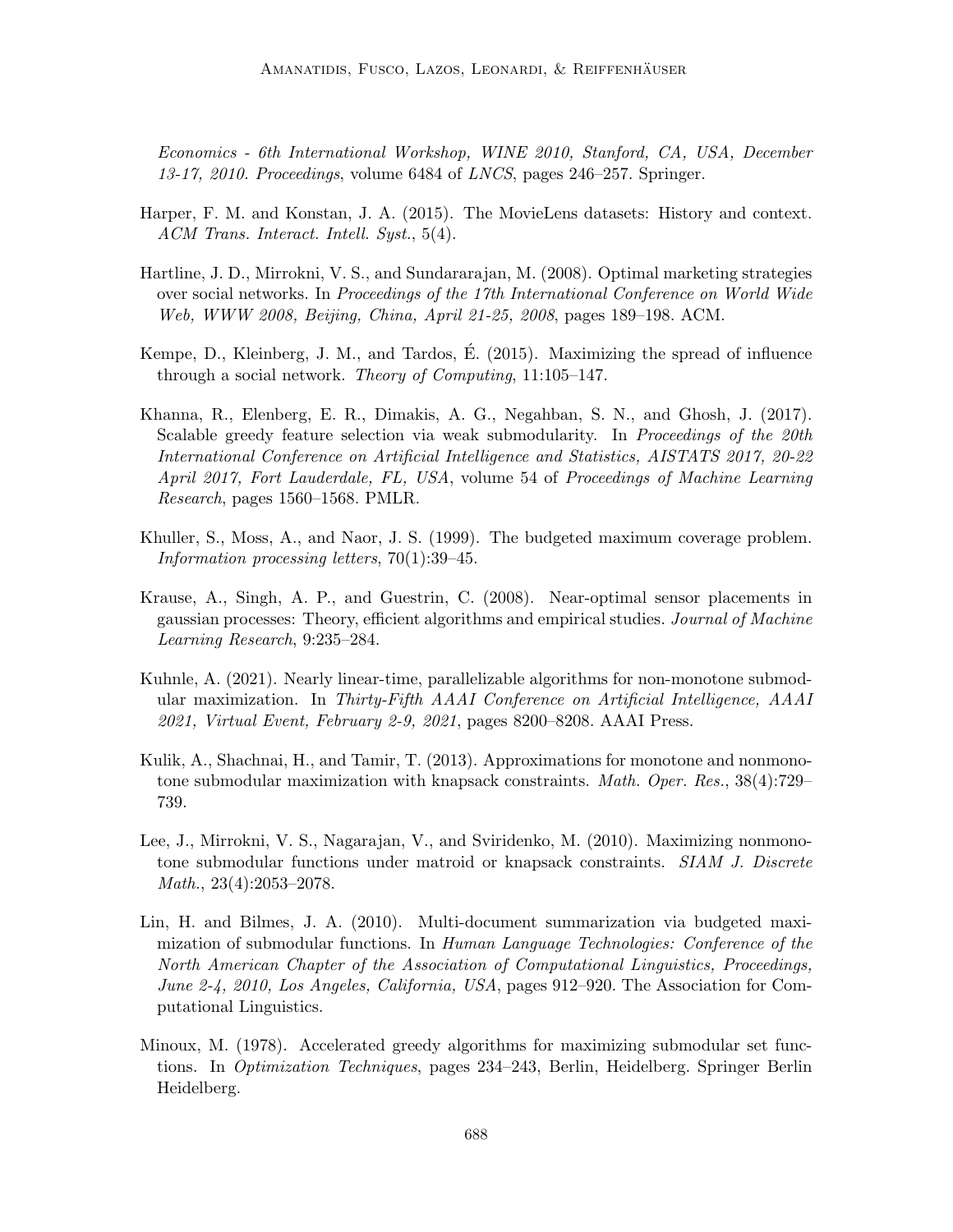- <span id="page-28-5"></span>Mirzasoleiman, B., Badanidiyuru, A., and Karbasi, A. (2016). Fast constrained submodular maximization: Personalized data summarization. In Proceedings of the 33nd International Conference on Machine Learning, ICML 2016, New York City, NY, USA, June 19-24,  $2016$ , volume 48 of *JMLR*, pages 1358–1367. JMLR.org.
- <span id="page-28-11"></span>Mirzasoleiman, B., Jegelka, S., and Krause, A. (2018). Streaming non-monotone submodular maximization: Personalized video summarization on the fly. In *Proceedings of the* Thirty-Second AAAI Conference on Artificial Intelligence, (AAAI-18), New Orleans, Louisiana, USA, February 2-7, 2018, pages 1379–1386. AAAI Press.
- <span id="page-28-2"></span>Mirzasoleiman, B., Karbasi, A., Sarkar, R., and Krause, A. (2013). Distributed submodular maximization: Identifying representative elements in massive data. In Advances in Neural Information Processing Systems 26: 27th Annual Conference on Neural Information Processing Systems 2013, NIPS 2013, December 5-8, 2013, Lake Tahoe, Nevada, United States, pages 2049–2057.
- <span id="page-28-6"></span>Mitrovic, M., Kazemi, E., Feldman, M., Krause, A., and Karbasi, A. (2019). Adaptive sequence submodularity. In Advances in Neural Information Processing Systems 32: Annual Conference on Neural Information Processing Systems 2019, NeurIPS 2019, 8-14 December 2019, Vancouver, BC, Canada, pages 5353–5364.
- <span id="page-28-0"></span>Nemhauser, G. L., Wolsey, L. A., and Fisher, M. L. (1978). An analysis of approximations for maximizing submodular set functions - I. Math. Program., 14(1):265–294.
- <span id="page-28-10"></span>Richardson, M., Agrawal, R., and Domingos, P. (2003). Trust management for the semantic web. In *International semantic Web conference*, pages 351–368. Springer.
- <span id="page-28-4"></span>Shperberg, S. S. and Shimony, S. E. (2017). Some properties of batch value of information in the selection problem. J. Artif. Intell. Res., 58:777–796.
- <span id="page-28-1"></span>Sipos, R., Swaminathan, A., Shivaswamy, P., and Joachims, T. (2012). Temporal corpus summarization using submodular word coverage. In 21st ACM International Conference on Information and Knowledge Management, CIKM'12, Maui, HI, USA, October 29 - November 02, 2012, pages 754–763. ACM.
- <span id="page-28-7"></span>Sviridenko, M. (2004). A note on maximizing a submodular set function subject to a knapsack constraint. Oper. Res. Lett., 32(1):41–43.
- <span id="page-28-8"></span>Tang, S. (2021a). Beyond pointwise submodularity: Non-monotone adaptive submodular maximization in linear time. *Theor. Comput. Sci.*, 850:249–261.
- <span id="page-28-9"></span>Tang, S. (2021b). Beyond pointwise submodularity: Non-monotone adaptive submodular maximization subject to a knapsack constraint.  $CoRR$ , abs/2104.04853.
- <span id="page-28-3"></span>Tschiatschek, S., Iyer, R. K., Wei, H., and Bilmes, J. A. (2014). Learning mixtures of submodular functions for image collection summarization. In Advances in Neural Information Processing Systems 27: Annual Conference on Neural Information Processing Systems 2014, NIPS 2014, December 8-13 2014, Montreal, Quebec, Canada, pages 1413– 1421.